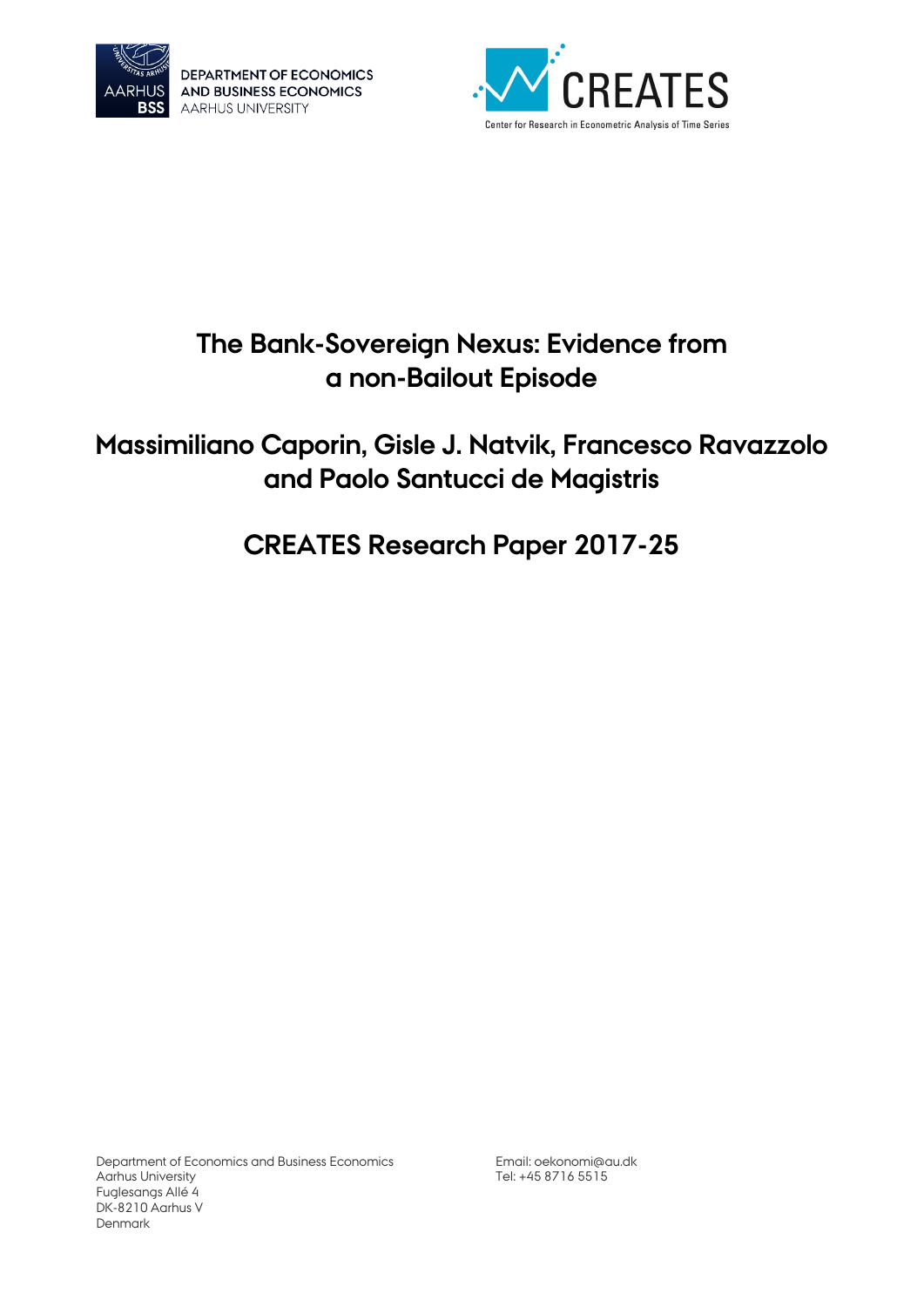# The Bank-Sovereign Nexus: Evidence from a non-Bailout Episode<sup>∗</sup>

Massimiliano Caporin† Gisle J. Natvik‡ Francesco Ravazzolo§ Paolo Santucci de Magistris¶

†University of Padova

‡ BI Norwegian Business School

§Free University of Bozen-Bolzano and BI Norwegian Business School ¶Aarhus University and CREATES

July 13, 2017

#### Abstract

We explore the interplay between sovereign and bank credit risk in a setting where Danish authorities first let two Danish banks default rather than bail them out and then left the country's largest bank, Danske Bank, to recapitalize privately. We find that the correlation between bank and sovereign credit default swap (CDS) rates changed with these events, indicating that the non-bailout decisions and recapitalization helped to curb the feedback loop between bank and sovereign risk. Following the non-bailout events, the sensitivity to external shocks declined both for Danske Bank and for Danish sovereign debt, as measured by their CDS connection with CDS rates on the European banking sector. After Danske Bank was recapitalized, its exposure to the European banking sector reappeared, while that did not happen for Danish sovereign debt. This decoupling between CDS rates on sovereign and private bank debt indicates that the non-bailout policies succeeded in breaking the vicious circle generated by the risks on the bank and sovereign debts. Our results are reinforced by the use of an indirect testing approach and by focusing on CDS-quantiles.

JEL codes: C21, G12, G21, G28.

Keywords: Bailout expectation, risk, CDS, spillover, quantile regression.

<sup>∗</sup>We thank Bruno Parigi, Roberto Rigobon, Valeriya Dinger and conference and seminar participants at the 8th International Conference on Computational and Financial Econometrics (CFE 2014) in Pisa, at the 23rd Symposium of the Society for Nonlinear Dynamics and Econometrics in Oslo, Bank of Italy, Osnabrueck University, LUISS university and Free University of Bozen/Bolzano for very useful comments. This paper is part of the research activities at the Centre for Applied Macro and Petroleum economics (CAMP) at the BI Norwegian Business School.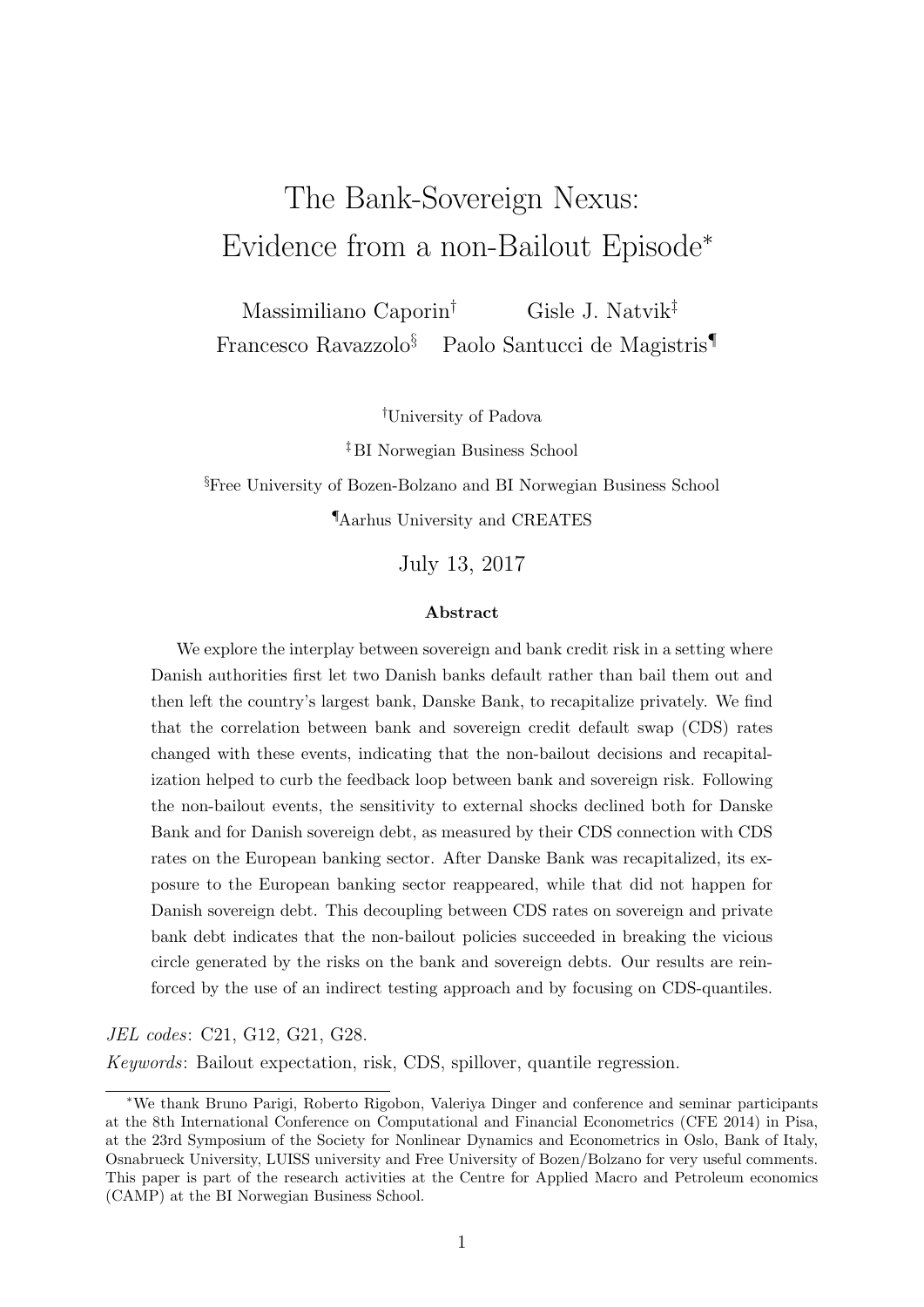### 1 Introduction

In the years following the 2007-2008 financial crisis, several countries decided to bail out their local banks, shifting losses from the financial sector to the government. Shortly after the bailout events, the credit risk on many of these countries' sovereign bonds started to rise. Since then, several studies have documented that the bank bailouts were an integral factor in fueling sovereign risk, see for instance Ejsing and Lemke (2011). It is even hypothesized that the bank bailouts backfired to some extent, as the subsequent rises in sovereign risks weakened the balance sheets of banks and thus re-ignited credit risk in the financial sector, as argued by for instance Acharya et al. (2014) and discussed by Arghyrou and Kontonikas (2012) and Fratzscher and Rieth (2015) in the context of the European sovereign debt crisis.

There are several more studies in this vein. Kallestrup et al. (2016) show that crossborder financial linkages affect sovereign risks to an extent that is beyond what can be explained by the simple exposure to common factors. Alter and Schuler (2012) document that bank bailout programs change the composition of both banks and government balance sheets, transferring the risks from the financial sector to the sovereign credit risk, while Alter and Beyer (2014) find evidence of an increase in bank-to-sovereign and sovereign-tobank spillover during the European sovereign crisis, as in Lane (2012). De Bruyckere et al. (2013) show in a sample of European data over the period 2007-2012 that the success of government interventions depends on the type of intervention. Also before the European debt crisis erupted, the bank-sovereign nexus was understood as a potentially problematic issue, for instance Gray (2009) argued that the feedback and spillover effects between the risk exposures of the banking and sovereign sectors were important but only incompletely understood.<sup>1</sup>

Typical for the existing studies is that they are based on episodes where bailouts were undertaken. However, these analyses cannot necessarily tell much about the counter-factual evidence, namely what would have happened if banks had not been rescued, but instead had been left to fail or raise additional capital in the market. In this study, we focus on one such episode which took place in Denmark. Differently from most of the previous literature on the topic of sovereign and bank credit risk, which has mostly analyzed the problem of contagion at a systemic level, we focus on a single episode where the national authorities let distressed banks default and made the country's largest bank recapitalize privately. In 2011 two Danish banks, Amagerbanken and Fjordbank, defaulted on outstanding bonds. In both cases, senior bond holders incurred in substantial losses. The decision not to bail out these banks contrasted with the Danish crisis response in 2009, where the largest bank,

<sup>&</sup>lt;sup>1</sup>Other related studies include Demirgüç-Kunt and Huizinga (2013) who find that the value of the bank sector increases when the amount of government debt is lower, and Barth and Schnabel (2013) who suggest that banks are not too big to fail, but too systemic to fail and too big to save. The tight link between banks and sovereign credit risks is also increasingly emphasized in the literature on sovereign default, with Gennaioli et al. (2014) and Leonello (2017) as prominent examples.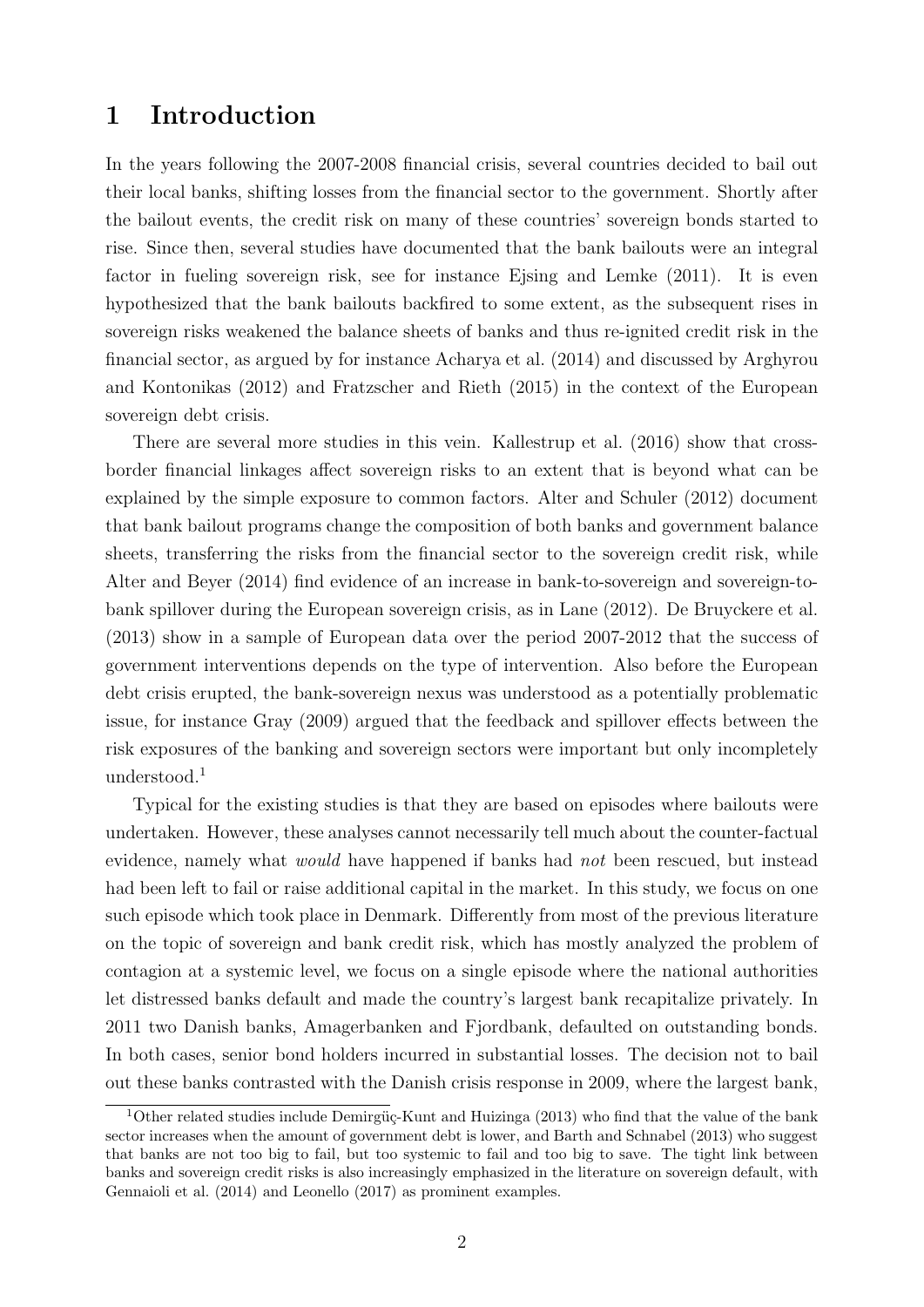Danske Bank, received considerable support. More broadly, the policy departed from the general Scandinavian practice of the early 1990s, where equity holders took most of the losses as banks collapsed, whereas bond holders were bailed out by the government, see e.g. Honkapohja (2009). Hence, the no-bailout decision was a sign of the Danish authorities' devotion to a more restrictive bailout policy than history would suggest.<sup>2</sup> The following market-based recapitalization of Danske Bank and restitution of the 2009 funding provided by the government supported this tougher policy stance.

A priori, as reflected in the introductory discussion above, it is not obvious what consequences these policies might have. On the one hand, weaker perceived government guarantees could leave the debt of private banks exposed to external aggregate funding shocks. On the other hand, with a weaker link to the government, the bank risk should become less strongly related to aggregate factors affecting the sovereign's solvency, and more dominated by idiosyncratic factors. Likewise, the sovereign debt might become more insulated from external disturbances if it is not expected to support its banks. However, if the lack of perceived bailout guarantees makes banks more vulnerable to external shocks, this could feed back to national balance sheets through tax base sensitivity to banking crisis. Hence, in this paper we seek to characterize how the sensitivity to external factors changed around the non-bailout events for Danish sovereign debt and the main Danish bank, Danske Bank. In particular, we provide empirical evidence to address whether private bank debt became more vulnerable after the non-bailout events and if the evolution of bank and sovereign debt became decoupled.

We study the evolution of credit default swap (CDS) rates on the bonds of Danske Bank and on Danish sovereign debt. As Figure 1 shows, the Danske Bank CDS rates did indeed increase after the non-bailout events, in particular after the second event (Fjordbank's default on June 24, 2011). This indicates, as we would expect, that the variation in the perceived bailout guarantees was priced into CDS rates. Moreover, a similar pattern is seen for Danish sovereign debt, displayed in Figure 2. At face value this might seem to indicate that the non-bailout policies were unsuccessful as the reduction in bank guarantees were followed by greater bank and sovereign default risk. However, we also observe that both CDS rates decline toward the end of the sample and have remained low since Danske Bank was recapitalized. Hence, judging the merits of the non-bailout decisions from the immediate CDS responses would give a very different conclusion than a somewhat longerrun perspective. Several factors other than the non-bailout events may of course underlie such descriptive patterns, such as the European debt crisis in this specific period. For instance, even the CDS rates on German sovereign debt, by most standards a "safe haven

<sup>2</sup>Here there is an analogy between other bailout-events in Europe and how these events have influenced markets through signaling future bailout policy. For instance, Mink and de Haan (2013) study the period after it was made public that Greece might be bailed out, finding abnormal returns on a portfolio of European banks associated with the fact that "...news about the bailout are a signal of European governments' willingness in general to use public funds to combat the financial crisis...".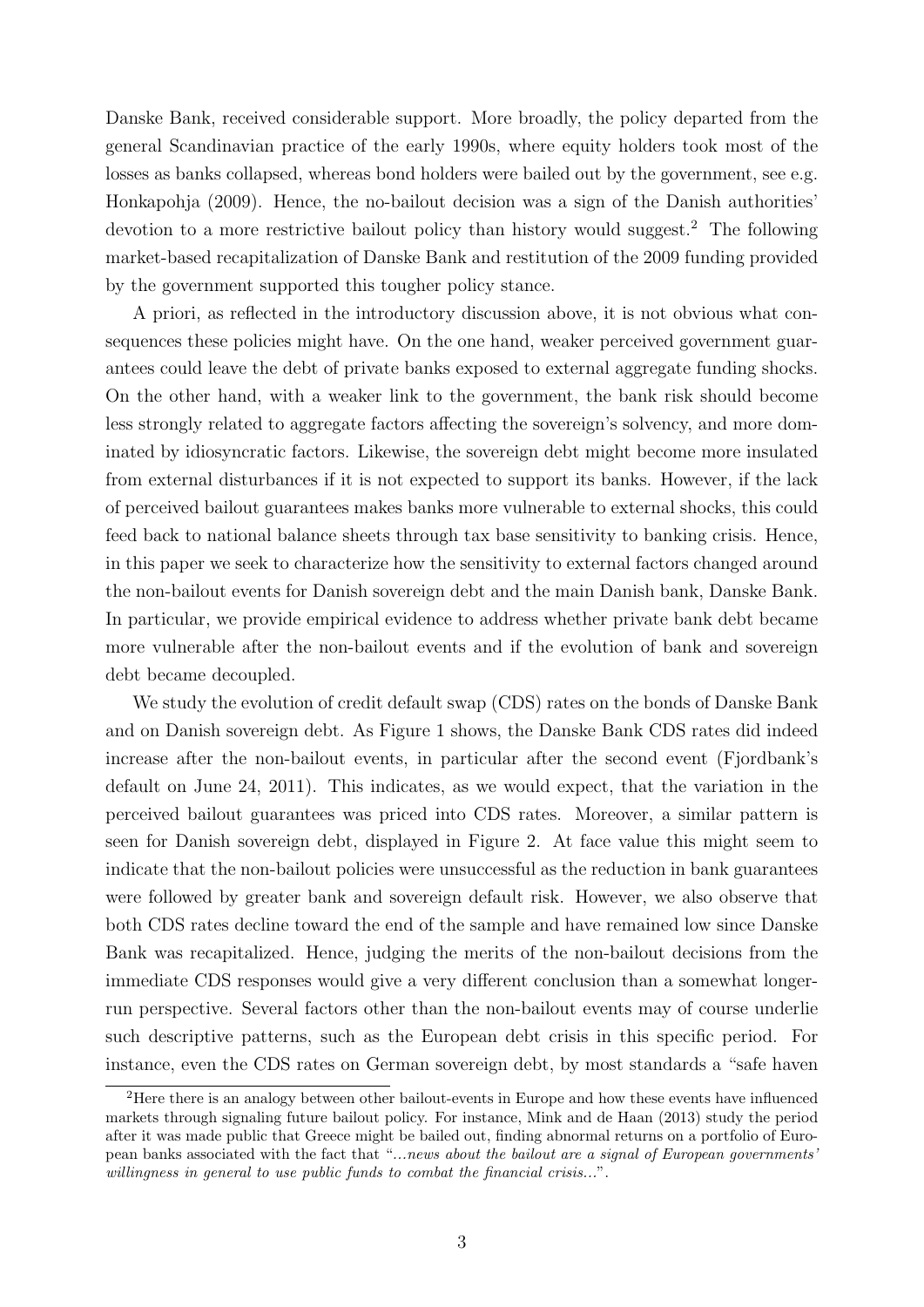asset", increased in mid-2011, as seen in Figure 3, a movement that obviously was not driven by Danish bailout policies.<sup>3</sup>



Figure 1: Danske Bank's CDS level. The blue line refers to the default of Amagerbanken, the green line to the default of Fjordbank, and the red line to the recapitalization of Danske Bank.

For these reasons, we do not judge the effects of the non-bailout policies by the levels of Danish CDS rates alone. Instead, we develop an indirect testing strategy and study the sensitivity of Danske Bank and Danish CDS rates to the international CDS rates around the two non-bailout decisions and the subsequent recapitalization. We focus on the dynamics of the credit risk on a safe haven asset, as measured by the CDS on German sovereign bonds, and on the dynamics of the CDS index on the European banking sector. If the new non-bailout policy has affected market perceptions of credit risk determinants, that should turn up as time-variation in the regression coefficients of Danske Bank and Danish CDS rates on these variables.

We find that CDS rates on both Danske Bank and Danish sovereign debt became less sensitive to movements in CDS rates on the European banking sector immediately after Amagerbanken and Fjordbank were left to default. Later, after Danske Bank's private recapitalization, the sovereign bonds remained less exposed to EU banking risk than before the non-bailout episodes, whereas the Danske Bank sensitivity reverted to its pre-crisis levels. Hence, the overall effect of the non-bailout policy was to decouple sovereign from banking risk, but only after the private bank was recapitalized. Notably, the above results also emerge when we control for time varying sensitivity to CDS rates on German sovereign debt. The pattern of co-movement with the safe asset provided by German bonds is quite different from that with EU banking debt: the sensitivities of CDS rates on Danske Bank

<sup>3</sup>Acharya and Steffen (2015) find evidence that European bailout programs have supported European banks' carry trade behavior by which they load positively on peripheral government bond returns and negatively on German government bond returns used as funding asset, increasing the differences in credit conditions among these countries.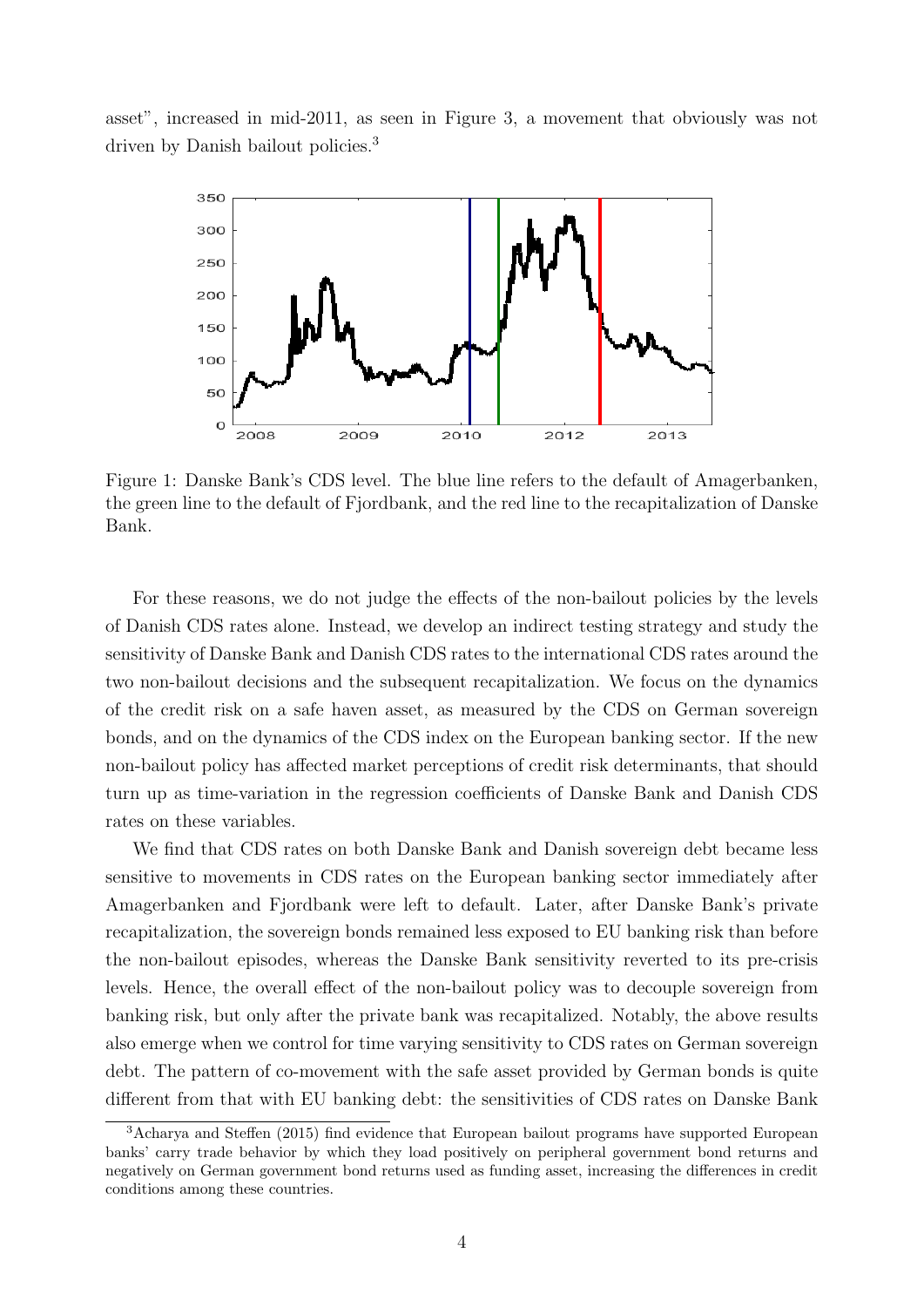and Danish sovereign debt to German sovereign debt move together over the period we consider. The default episodes are not associated with a change in co-movement for either assets, while both Danske Bank and Danish sovereign CDS rates respond less to movements in German sovereign CDS rates after the Danske Bank recapitalization.



Figure 2: Danish Sovereign CDS level. The blue line refers to the default of Amagerbanken, the green line to the default of Fjordbank, and the red line to the recapitalization of Danske Bank.

Clearly, one may question if the empirical patterns are driven by the non-bailout events or other (domestic) factors that coincide in time. To deal with this problem, we control for an extensive set of variables, including the Danish housing price index and equity prices. Danske Bank equity prices are particularly important here, since bailouts primarily serve to shield debt holders rather than equity holders from losses. Hence, by controlling for swings in the Danske Bank stock price, we isolate the Danske Bank's CDS co-movement with the CDS of the German sovereign debt and of the European banking sector, that is not due to factors that affect the market's valuation of Danske Bank's assets. Similarly, for the Danish sovereign CDS, by controlling for overall equity prices, we control for the market's perception of the state of the Danish economy at large.

Importantly, we also address non-linearities, as the co-movement between variables could be different in crisis times than in more normal periods. Indeed, bailout events generally take place during extreme market conditions or in exceptional company-specific circumstances. In these situations, the response variables are subject to extremely large realizations and a linear model could produce biased results, see, for example, Caporin et al. (2014). We therefore extend our analysis with quantile regressions, which facilitate detecting and testing for differential impacts of the explanatory variables across the quantiles of the dependent variable. We apply the method to assess whether the new non-bailout policy had particular effects in different parts of the CDS distribution.<sup>4</sup>

<sup>4</sup>Quantile regressions have been extensively adopted in treatment effects analysis, typically in clinical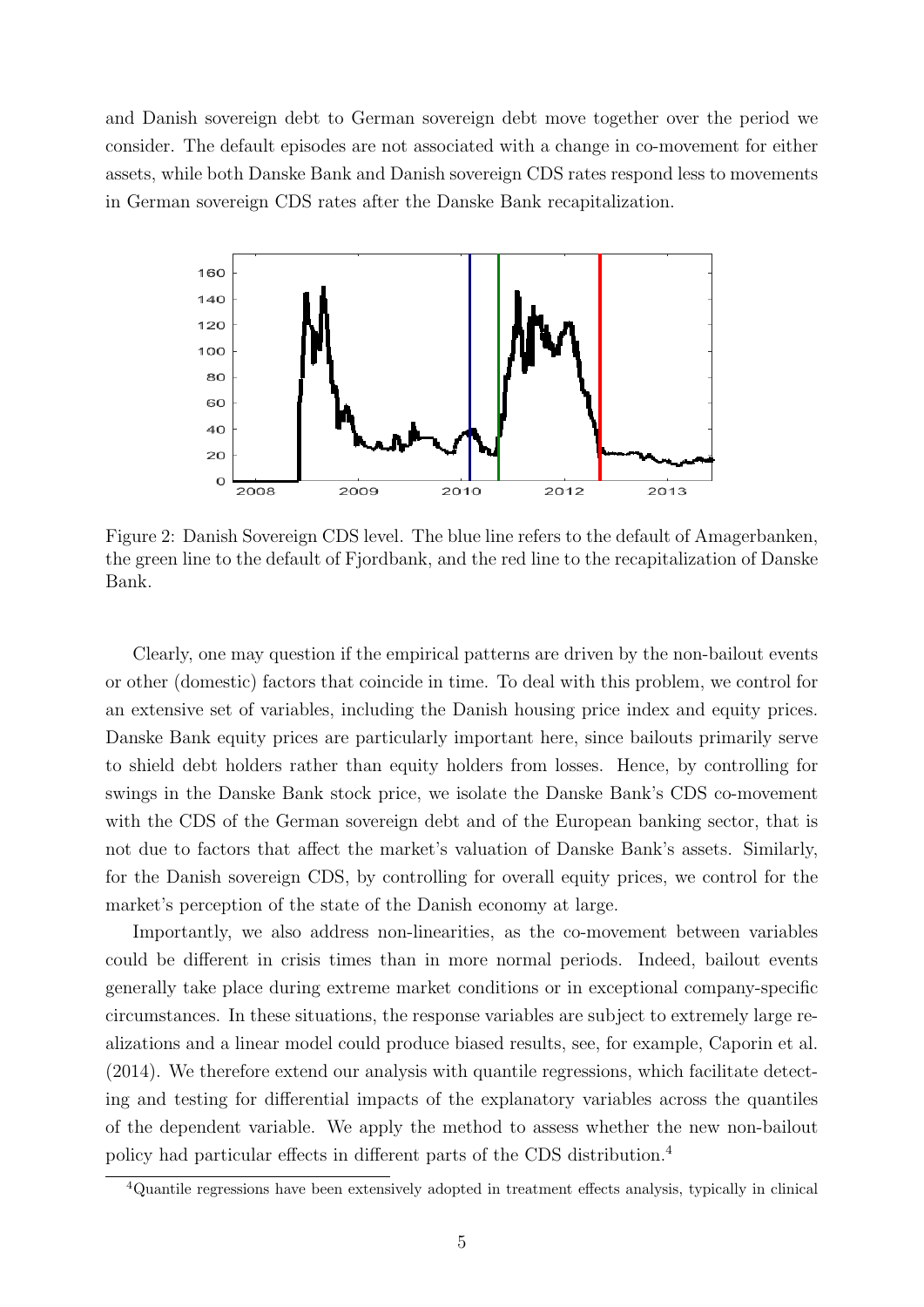

Figure 3: German Sovereign CDS level. The blue line refers to the default of Amagerbanken, the green line to the default of Fjordbank, and the red line to the recapitalization of Danske Bank.

The main findings from the non-linear analysis are consistent with the evidence obtained in a linear regression framework. Conditional upon being in high-volatility times, the co-movement between an average CDS of the larger European banks and Danske Bank CDS is markedly lower after the defaults of Amagerbanken and Fjordbank, whereas the co-movement of Danske Bank CDS and German CDS is stable. The same pattern emerges with Danish sovereign CDS rates. Then, after the Danske Bank recapitalization, the relationship of Danske Bank and Danish sovereign CDS rates with the European banking sector diverges with a positive significant coefficient for Dansk Bank and a flat zero coefficient for Danish CDS across quantiles. After the Danske Bank recapitalization, (i) CDS levels on both sovereign and private bank debt dropped, and (ii) sovereign and private bank risk were decoupled in their response to international banking risk. Taken together, these observations indicate that the entire non-bailout policy, including recapitalization, contributed to a curbing of the feedback loop between banking risk and sovereign risk.

This paper is organized as follows. Section 2 provides an overview of the data and the institutional setting. Emphasis is on how failing banks typically have been dealt with in Scandinavia and the particular events in Denmark that we study. Section 3 describes the results of our analysis applying both linear regression and quantile regression models. Section 4 concludes.

trials where the interest is in how subjects respond to a specific treatment.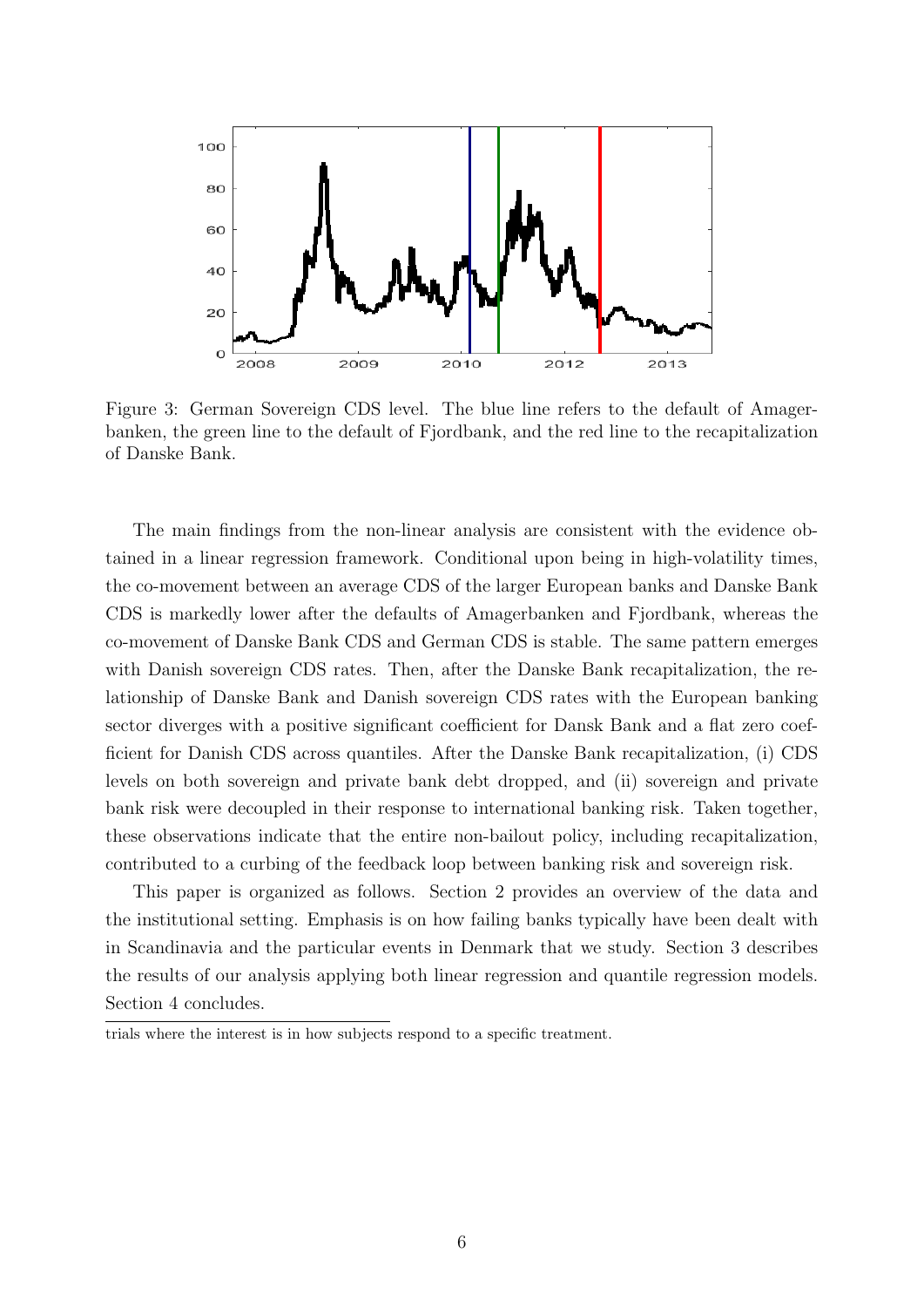### 2 Data and Institutional Setting

#### 2.1 Setting and Events

After the real estate crisis in the late 1980s and early 1990s, the Scandinavian governments, particularly in Norway and Sweden, nationalized defaulting banks by creating the system of so-called "bad banks". In a nutshell, the shares of the bad banks lost their value while debt was repaid by the government. Hence, stock holders suffered all the losses, whereas bond holders were largely guaranteed, see e.g. Honkapohja (2009). The impression that bank bonds were protected by the government was strengthened during the financial turmoil of 2007-2008, where the governments in Scandinavia, as in many other economies, stepped in to support their largest banks with emergency credit lines. In 2009 the Danish government implemented a credit aid package intended to support Danske Bank, among other financial institutions. In particular, Danske Bank raised a perpetual hybrid loan of 26 billion Danish Krone (DKK) (equivalent to some 4.8 billion US Dollars at the time) with the Danish government, which allowed the bank to maintain its capitalization well above regulatory requirements (Standard and Poor's,  $2012$ ).<sup>5</sup> Despite the support measures of the government, the Danish economy further deteriorated after 2009, and real estate prices plummeted. The collapse in house prices brought additional problems to the Danish banking sector. On February 6, 2011, the relatively small bank Amagerbanken was unable to meet its obligations and forced a  $41\%$  loss on its senior bond holders. The fact that the Danish government chose not to bail this bank and its senior bond holders out marked a shift in bailout policy and contrasted sharply with previous experience. On June 24, 2011, this restrictive policy line was confirmed when Fjordbank was left to default, and senior bond holders suffered substantial losses once again. On October 30 2012, Danske Bank initiated a significant recapitalization, with a DKK 7 billion equity rights issue. The recapitalization was a main ingredient in a new three-year plan of the group to improve its earnings capacity. The issue was partly motivated by tighter future regulatory capital requirements, and partly by the fact that the government support measures from 2009 were about to expire, and the cost of repaying the government was set to increase sharply after May 2014. Notably, in contrast to the case of the US government support to the local banks, the extraordinary 2009 government measures were temporary. They had a precise deadline when funding was supposed to be repaid, in line with EU competition law. Part of the 2009 funding (DKK 2 billion) was repaid already in 2012.

<sup>5</sup>Danske Bank is the largest bank in Denmark. It serves clients in Finland, Norway, Sweden, and Denmark, with banking, insurance, and asset-management services. As of September 30, 2012, its assets totaled DKK 3.599 billion, equivalent to ca 500 billion Euros. Source: Standard and Poor's (2012).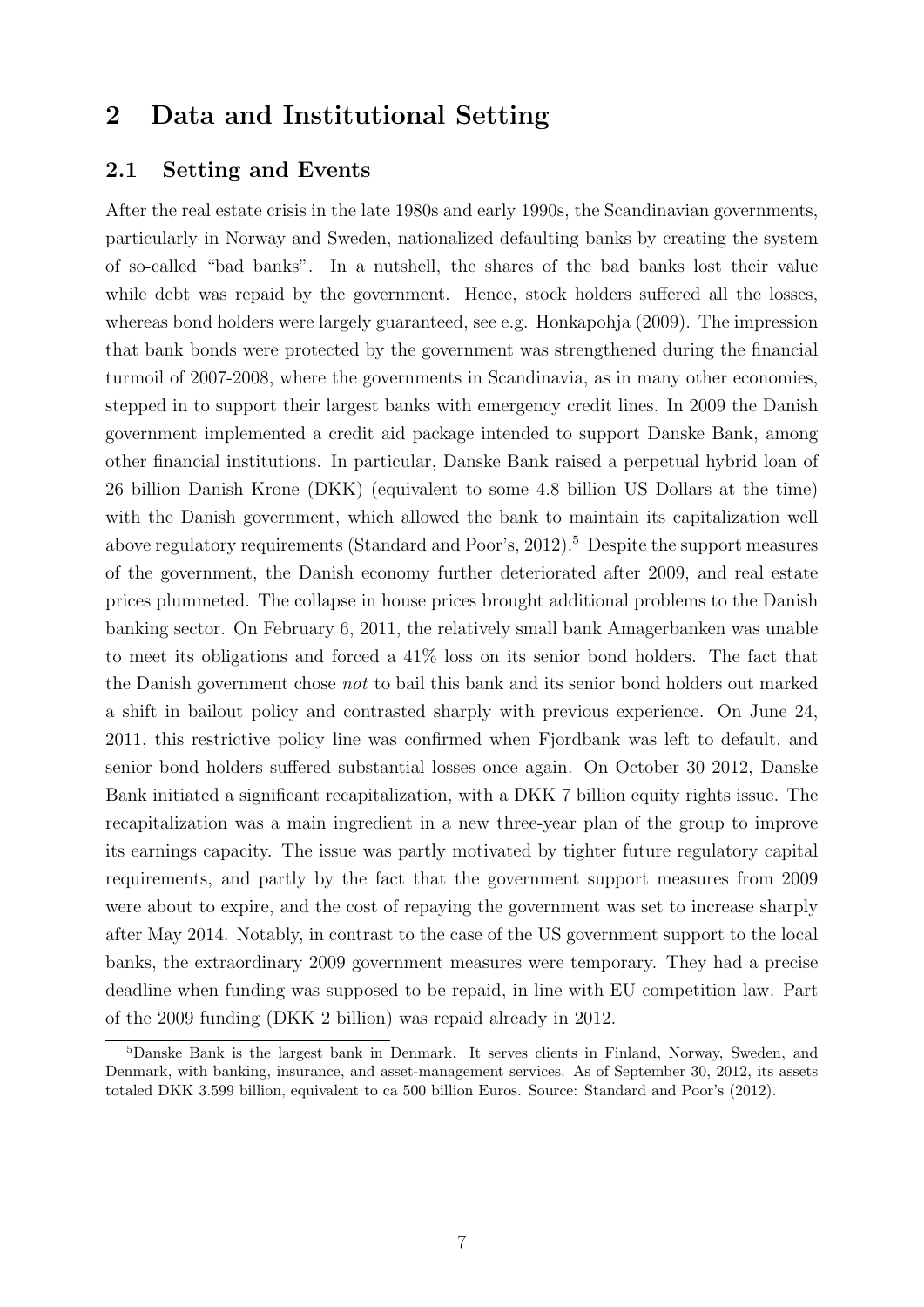#### 2.2 Data

Similarly to Kalbaska and Gatkowski (2012), the evolution of the credit risk is analyzed by means of the prices of the CDS contracts, which can be obtained from Datastream. We use daily observations of the stock prices  $(P^{DB})$  and CDS rates  $(CDS^{DB})$  of Danske Bank, covering the period December 2007 to April 2014. CDS contracts are designed to transfer the credit exposure of fixed income products between parties. The buyer of a credit default swap receives credit protection from the seller. In doing so, the risk of default is transferred from the holder of the fixed income security to the seller of the swap. Higher CDS values imply higher risk. Hence, the CDS rates proxy for the risk that Danske Bank will default on its debt. We also collect daily data on Danish sovereign CDS rates  $(CDS^{DK})$  with 5 years maturity, along with the German sovereign CDS rates with 5 years maturity  $(CDS^{DE})$ , and a CDS index for the European banking sector  $(CDS^{EU})$ . The latter is computed by Thomson-Reuters as the weighted average CDS spread of the constituents, with weights based on total debt outstanding at the index construction date.<sup>6</sup>

We develop our analysis based on a few assumptions:

- A1 German bonds are *safe* assets.
- A2 The credit risk on the Danish sovereign bonds does not influence the credit risk of German bonds.
- A3 The credit risk on the Danske Bank bonds does not influence the credit risk of European banks.

Assumption A1 is perhaps an exaggeration as there could be risks associated with German debt too (otherwise the CDS price would be zero). This assumption should be interpreted as the German sovereign bonds being the safest, relatively to the other bonds and it carries the baseline credit risk. A2 and A3 are motivated by the share volume of debt, and the size of the economies. The sovereign debt of Germany is more than eighteen times the sovereign debt of Denmark.<sup>7</sup> The total debt of Danske Bank is less than 1.5% of the total loans of the European banks.<sup>8</sup>

In addition, we use daily data on four other international risk related measures: the Euro Stoxx 50 Index (STOXX), the Euro Stoxx 50 Volatility Index (VSTOXX), the Oil price (OIL), and the liquidity risk in the money market computed as the difference between the 1-month Euribor and the Repo spread (LIQ). The role of liquidity for credit risk is quite controversial. Early papers, such as Codogno et al. (2003), find a limited impact,

<sup>&</sup>lt;sup>6</sup>We also tried to use a total connectedness index of the CDS of the 52 largest European banking institutions, see Figure A.2. Results were qualitatively similar.

<sup>7</sup> In 2014 the GDP of Denmark was about 257 billion Euro and its debt-to-GDP ratio was 44.8%. For Germany, these numbers were 2904 billions and 74.7%, respectively. We recover these data from Eurostat.

<sup>8</sup> In 2014 the total debt of Danske Bank was below 200 billion Euro relative to more than 16 trillion Euro in all of Europe, as reported by Danske Bank and ECB.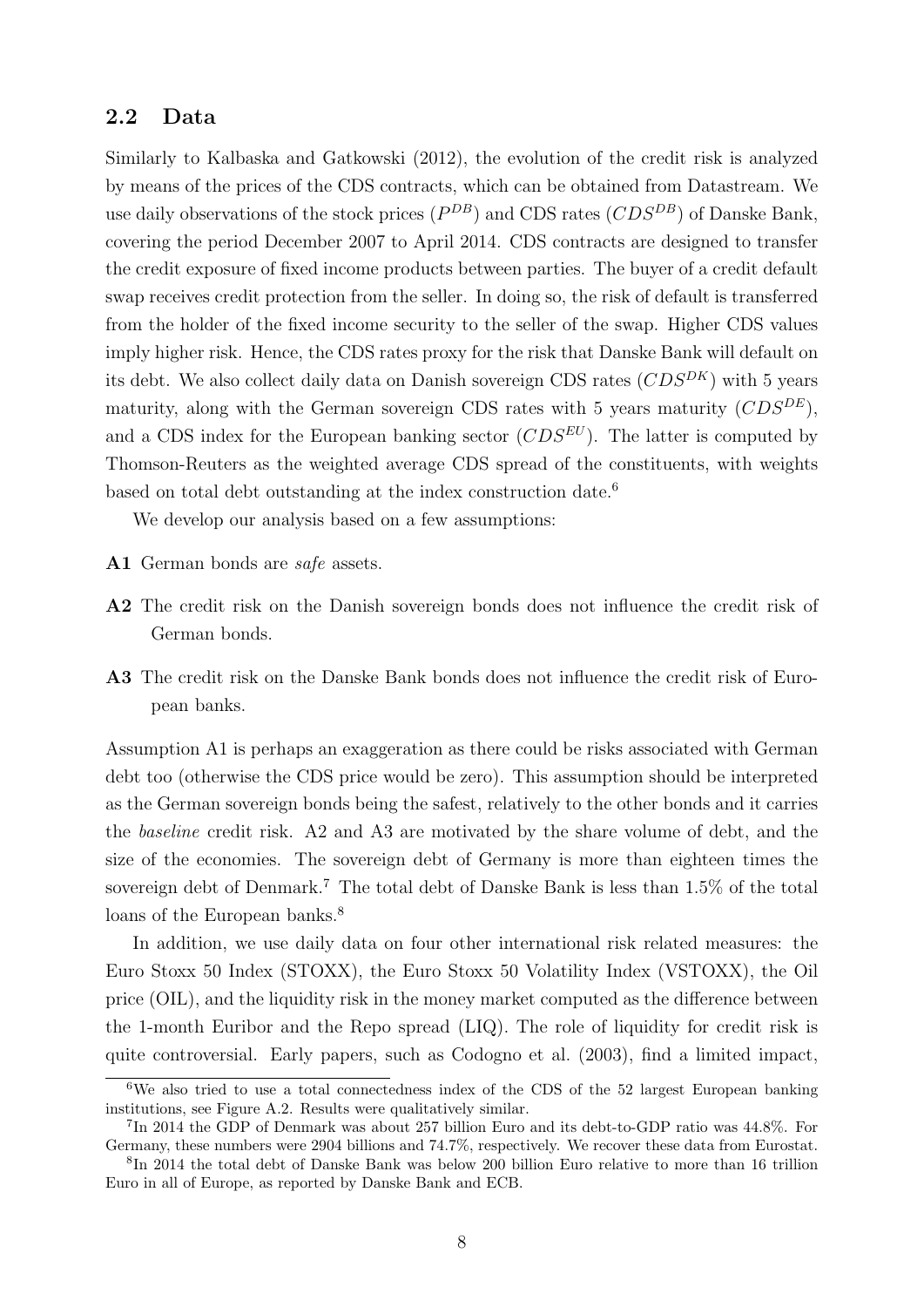while more recent contributions, such as Manganelli and Wolswijk (2009) and Beber et al. (2009), show that "...while the bulk of sovereign yield spreads is explained by differences in credit quality, liquidity plays a nontrivial role...". We also control for Danish house prices, using a monthly Danish house price index (HS) that we interpolate to the daily frequency.

### 3 Empirical Results

#### 3.1 Preliminary analysis

Figure 4 plots stock prices and log-returns  $(\Delta \log P^{DB})$  along with log differences of the CDS on Danske Bank ( $\Delta \log CDS^{DB}$ ) and on Danish sovereign debt ( $\Delta \log CDS^{DK}$ ). Both



Figure 4: The green line identifies the default of Fjordbank while the red line identifies the recapitalization of Danske Bank.

stock prices and CDS levels (see Figures 1-2) display a clear break after the Fjordbank default in June 2011, with a large drop in stock prices and a large increase in CDS rates. Stock returns and CDS differences are also characterized by high volatility after this event. The effects of the recapitalization of Danske Bank in October 2012 are evident in the CDS, as it returns to its pre-2011 level after the recapitalization. This is natural, as more bank capital implies less risk for bond holders.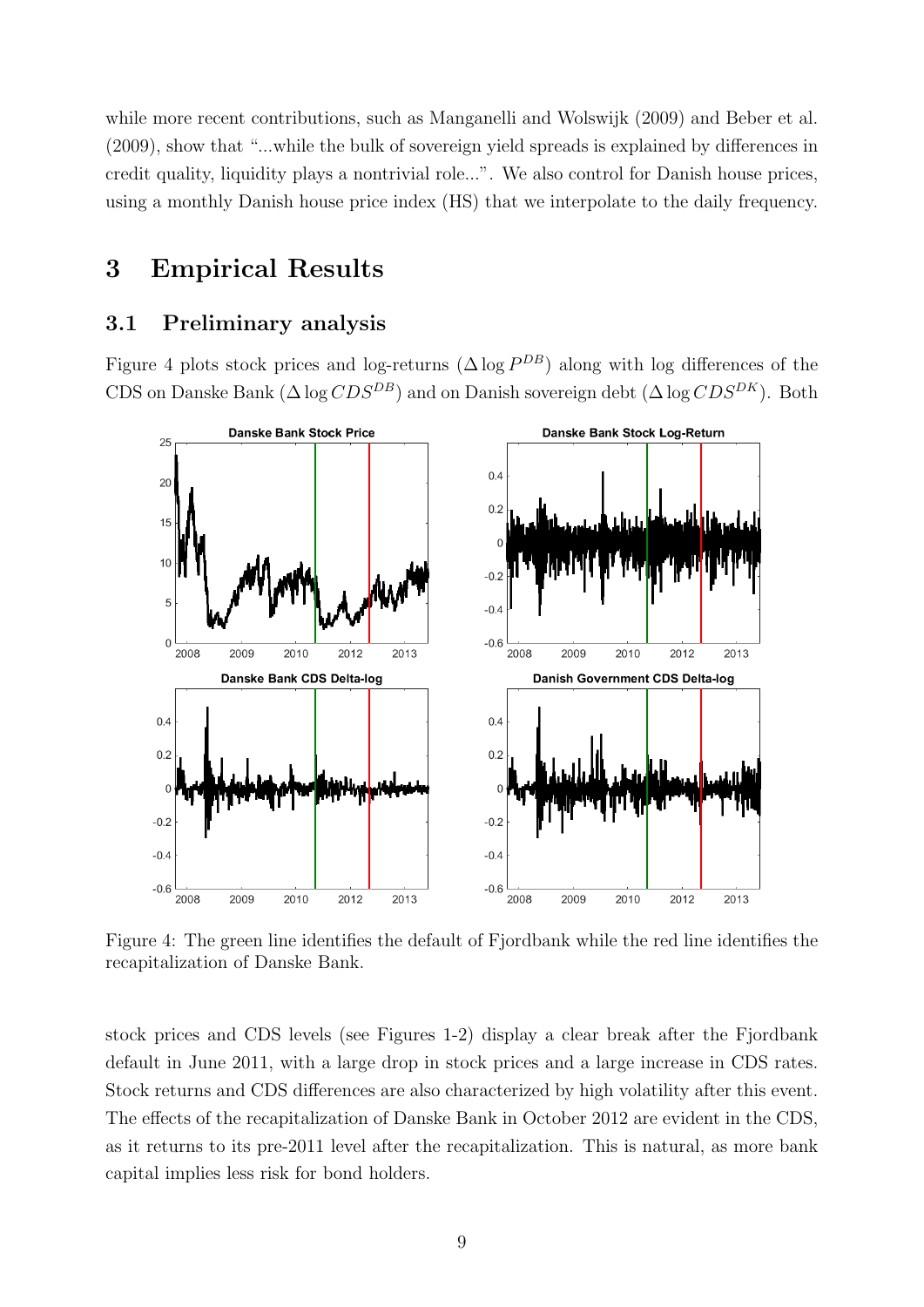Importantly, the patterns in Figure 4 could stem from several other factors than the defaults of Amagerbanken and Fjordbank. We therefore study the dynamic interplay between the CDS rates across countries and companies by means of the total connectedness index of Diebold and Yilmaz (2014). The TCI is defined as

$$
TCI = \frac{1}{N} \sum_{i,j=1i \neq j}^{N} \tilde{d}_{i,j},
$$
\n<sup>(1)</sup>

where N denotes the number of variables in the system, and  $\tilde{d}_{i,j}$  is the i, j entry of the standardized connectedness matrix  $\tilde{D}$ . The matrix  $\tilde{D}$  is defined as

$$
\tilde{d}_{i,j} = \frac{d_{i,j}}{\sum_{j=1}^{N} d_{i,j}},\tag{2}
$$

with

$$
d_{i,j} = \frac{\sigma_{jj}^{-1} \sum_{h=0}^{H} (e_i A_h \sum e_j)^2}{\sum_{h=0}^{H} (e'_i A_h \sum A'_h e_i)},
$$
\n(3)

where  $A_h$  is the impulse-response matrix at horizon h associated with a VAR(p) model,  $\Sigma$  is the covariance matrix of the errors, and  $e_i, e_j$  are  $N \times 1$  selection vectors. By construction,  $\sum_{j=1}^{N} \tilde{d}_{i,j} = 1$  and  $\sum_{i,j=1}^{N} \tilde{d}_{i,j} = N$ . Equation (3) defines the generalized forecast error decomposition, as introduced by Pesaran and Shin (1998). In other words, the TCI measures the average portion over  $N$  variables of the forecast error variation of variable  $i$ coming from shocks arising from the other  $j = 1, \ldots, N - 1$  variables of the system. The TCI provides a characterization of the connectedness of a system that is richer than the one obtained with a simple linear correlation coefficient. Indeed, the TCI combines the information coming from both the contemporaneous and the dynamic dependence structure of the system trough  $\Sigma$  and  $A_h$ , respectively. Moreover, by estimating the VAR model over rolling windows, it is possible to characterize the evolution of the dependence structure between two or more variables by looking at the variations of the TCI over time.

Figure 5 reports the pairwise rolling TCI between  $\Delta \log CDS^{DB}$ ,  $\Delta \log CDS^{DE}$ ,  $\Delta \log CDS^{DK}$ , and  $\Delta \log CDS^{EU}$ .<sup>9</sup> After the non-bailout event of Fjordbank and before the recapitalization of Danske Bank, the rolling TCI between  $\Delta \log CDS^{DB}$  and  $\Delta \log CDS^{DK}$  increased, but only after a decline at the beginning of the sample. After the recapitalization, the TCI index plunged and remained low and stable until the end of the sample. A similar pattern also arises from the TCI of  $\Delta \log CDS^{DB}$  and  $\Delta \log CDS^{DE}$ . The connectedness between  $\Delta \log CDS^{DB}$  and  $\Delta \log CDS^{EU}$ , the latter capturing systemic risk of other European banks, increases towards the end of the period while, it is very low between 2011 and 2012. This indicates that, after the recapitalization, the dynamic behavior of credit risk associated with Danske Bank is connected with that of the rest of the European banking

<sup>&</sup>lt;sup>9</sup>See Figure A.1 in Appendix for rolling window correlations of the same variables.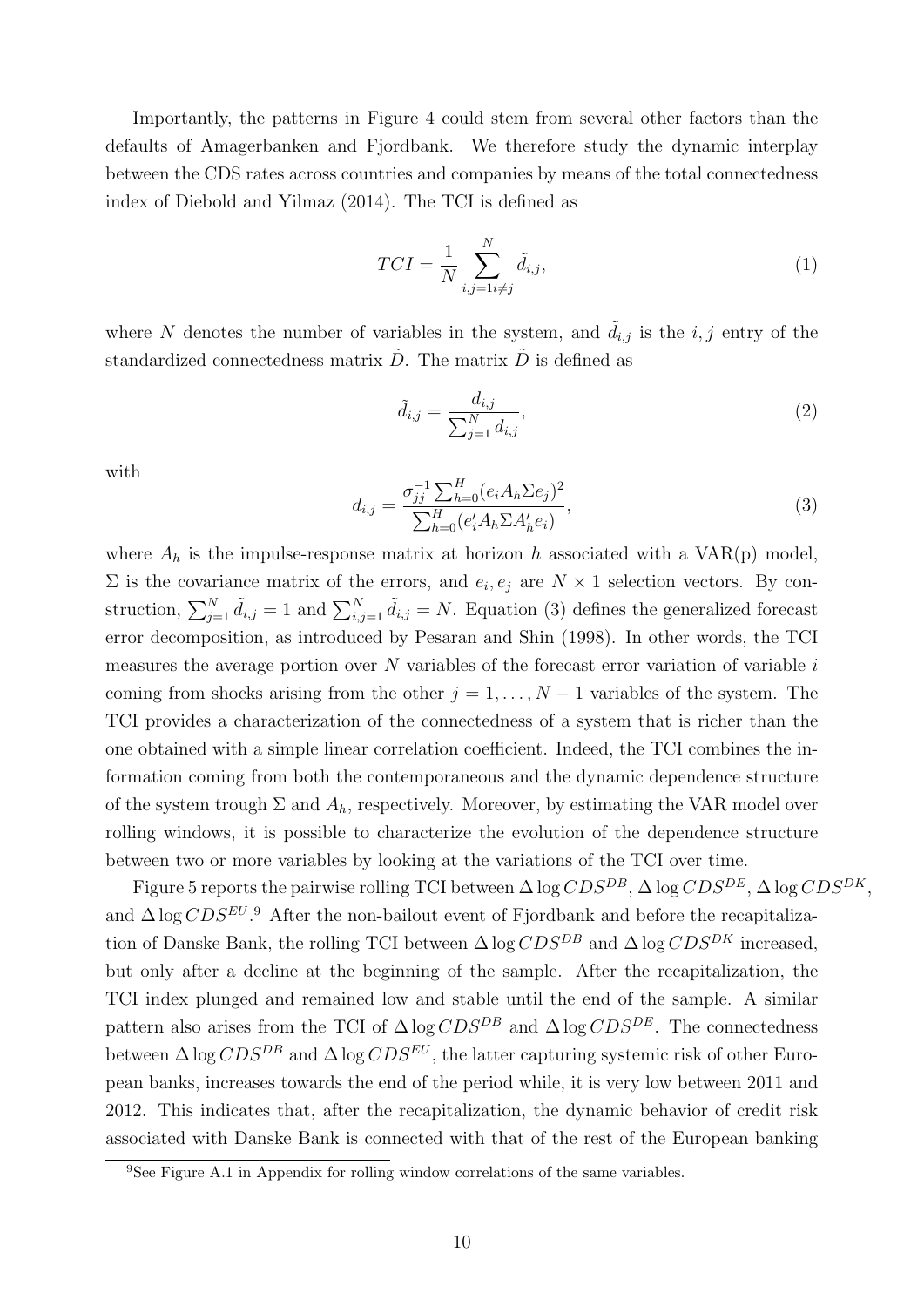sector. Finally, the graphs in the bottom panels of Figure 5 display a general downward trend in the TCI between the CDS of Denish, German and the European banking sector without notable breaks after the recapitalization of Danske Bank. In the following section, we assess to what extent the non-bailout episodes and the recapitalization of Danske Bank have lead to changes in the co-movement between Danske Bank's CDS and German sovereign CDS rates.



Figure 5: Rolling total connectedness index (one-year window) between the delta-logs of CDS on Danske Bank (DB), Danish sovereign debt (DK), German sovereign debt (DE), and the European banking sector (EU). The green line identifies the default of Fjordbank, while the red line denotes the recapitalization of Danske Bank. The total connectedness index is computed as in Diebold and Yilmaz  $(2014)$ , based on a VAR with two lags  $(p=2)$ and a horizon of  $H = 12$  days for the impulse-response functions.

#### 3.2 Dependence on systemic risk after the non-bailout episodes

In order to further study the dynamics of credit risk in the Danish economy relative to the credit risk of the European system before and after the non-bailout events, we explore the sensitivity of Danske Bank and Danish sovereign CDS rates to movements in the CDS rates on European banks and German sovereign debt,  $\Delta \log CDS_t^{EU}$  and  $\Delta \log CDS_t^{DE}$ . We first consider a linear specification of the following form:

$$
\Delta \log CDS_t^i = \alpha_j^i + \beta_{j,1}^i \Delta \log CDS_t^{DE} + \beta_{j,2}^i \Delta \log CDS_t^{EU} + \beta_{j,3}^i \Delta \log P_t^{DB} + \beta_{j,4}^i \Delta \log HOUS_t + \beta_j^i W_t + \varepsilon_t,
$$
\n(4)

where  $i = DB, DK$ . DB stands for Danske Bank and DK for Denmark, and the dependent variable is the log change in the CDS of Danske Bank or Danish sovereign debt;  $\varepsilon_t$  is the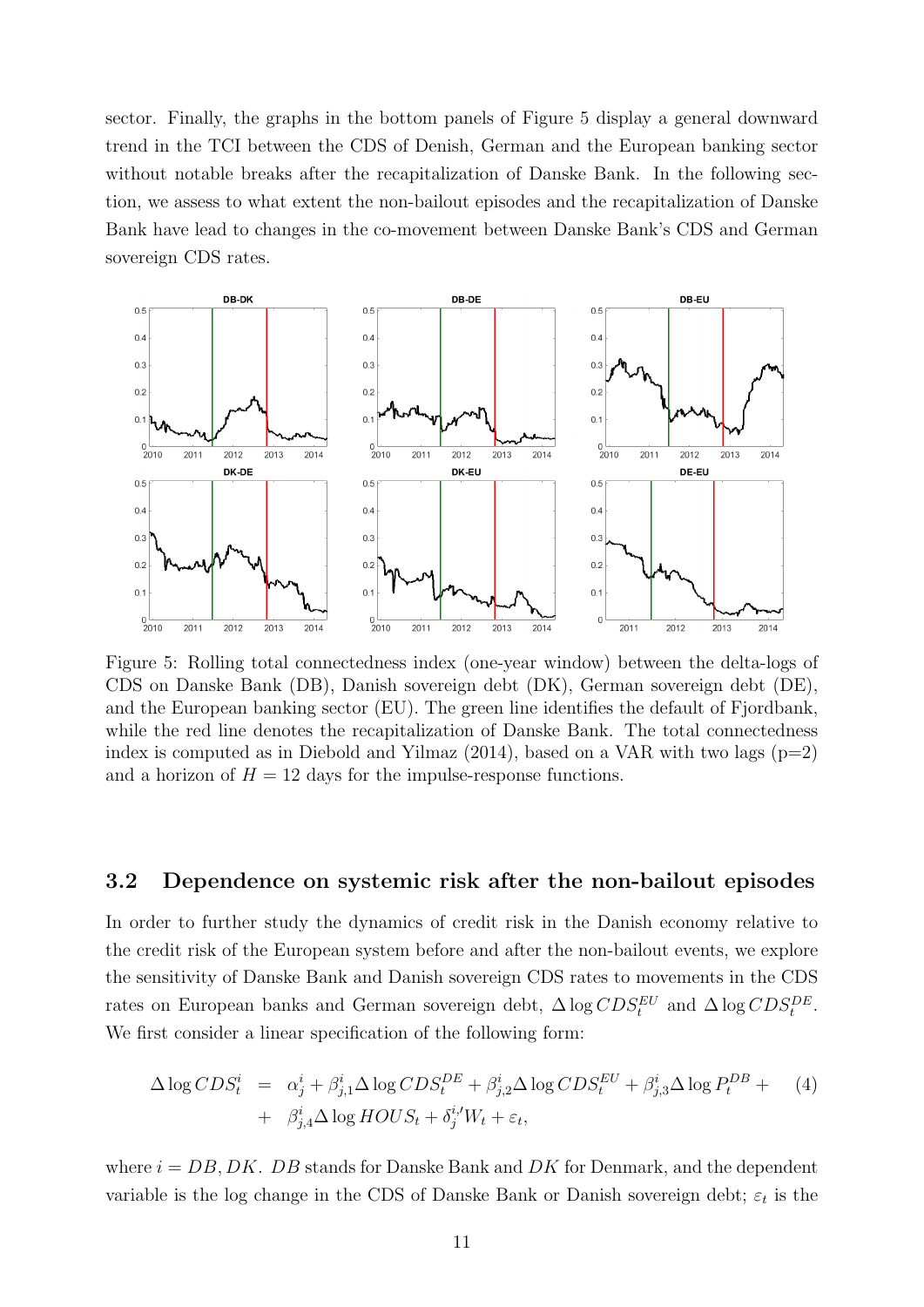error term; and  $j = 1, 2, 3$  refer to the three periods we consider. These are: the period up to the default of Fjordbank (from December 18, 2007 to June 24, 2011), the period between the default and the recapitalization of Danske Bank (from June 25, 2011 to October 30, 2012), and the period after the recapitalization (from November 1, 2011 to April 29, 2014).

Note that we choose to use the Fjordbank default and not that of Amagerbanken, as it was only after the Fjordbank event that the CDS of Danske Bank reacted. This likely reflects that the market, only after the second event, interpreted the absence of bailout as a structural change in government policy. The covariates are the log changes of German CDS, the log changes of the European banking sector CDS, the returns of Danske Bank equity, and the changes in the Danish housing index ( $\Delta \log HOUS$ ). Furthermore,  $W_t$ contains other financial variables related to global risk that are used as controls,  $\Delta \log OIL_t$ ,  $\Delta \log STOXX_t, \, \Delta \log VSTOXX_t, \, \text{and} \, \, \Delta LIQ_t.$ 

The results in Table 1 show that the estimated coefficient on  $\Delta \log CDS_t^{DE}$  is significantly positive in the two regressions, both in the first period and in the second period. Moreover, the values of the coefficients in the two samples are very similar. The credit risk on debt issued by both Danske Bank and the Danish government co-moves with the German CDS rate, suggesting the relationship of the two assets with the safe haven has been constant. The observed signs make economic sense, since a general increase in global risk is likely to raise riskiness of the Danske Bank, and the Danish and German sovereign debts at the same time. In the last period,  $\Delta \log CDS_t^{DE}$  has hardly moved, see Figure 3, which can explain why both the coefficients are close to zero here.

The evidence is different when focusing on the co-movement with  $\Delta \log CDS_t^{EU}$ . The coefficients for both regressions are always positive and significant in the three periods<sup>10</sup>, but with large differences across periods and between the two dependent variables. We find a substantial decrease of the coefficient in the second period for both dependent variables, from 0.741 to 0.156 and from 0.278 to 0.058 for DB and DK respectively, indicating that the exposure of Danske Bank and Danish government debt to international shocks decreased after the default of Fjordbank. We interpret this drop in co-movement as a sign that, after the non-bailout episode, the systemic component became relatively less important than the idiosyncratic (company specific) component of Danske Bank's perceived riskiness. The pattern is consistent with the hypothesis that, under a regime with a strong implicit bailout guarantee, bank debt is ultimately backed by the government and hence only sensitive to systemic risk, not idiosyncratic risk, even if the latter risk may be far greater than the former.<sup>11</sup> Then, once the bailout guarantee is weakened, holders of bank bonds become more strongly exposed to idiosyncratic risks instead of systemic risks. Before its recapitalization, Danske Bank's idiosyncratic risks were likely perceived as considerable. Notably, also the Danish sovereign CDS became less tightly correlated with the foreign

<sup>&</sup>lt;sup>10</sup>For the  $\Delta \log CDS_t^{DK}$  in the last period only at 10% level.

<sup>11</sup>See for example Brunnermeier and Oehmke (2013) for an analysis of belief distortions in the presence of a bailout guarantee.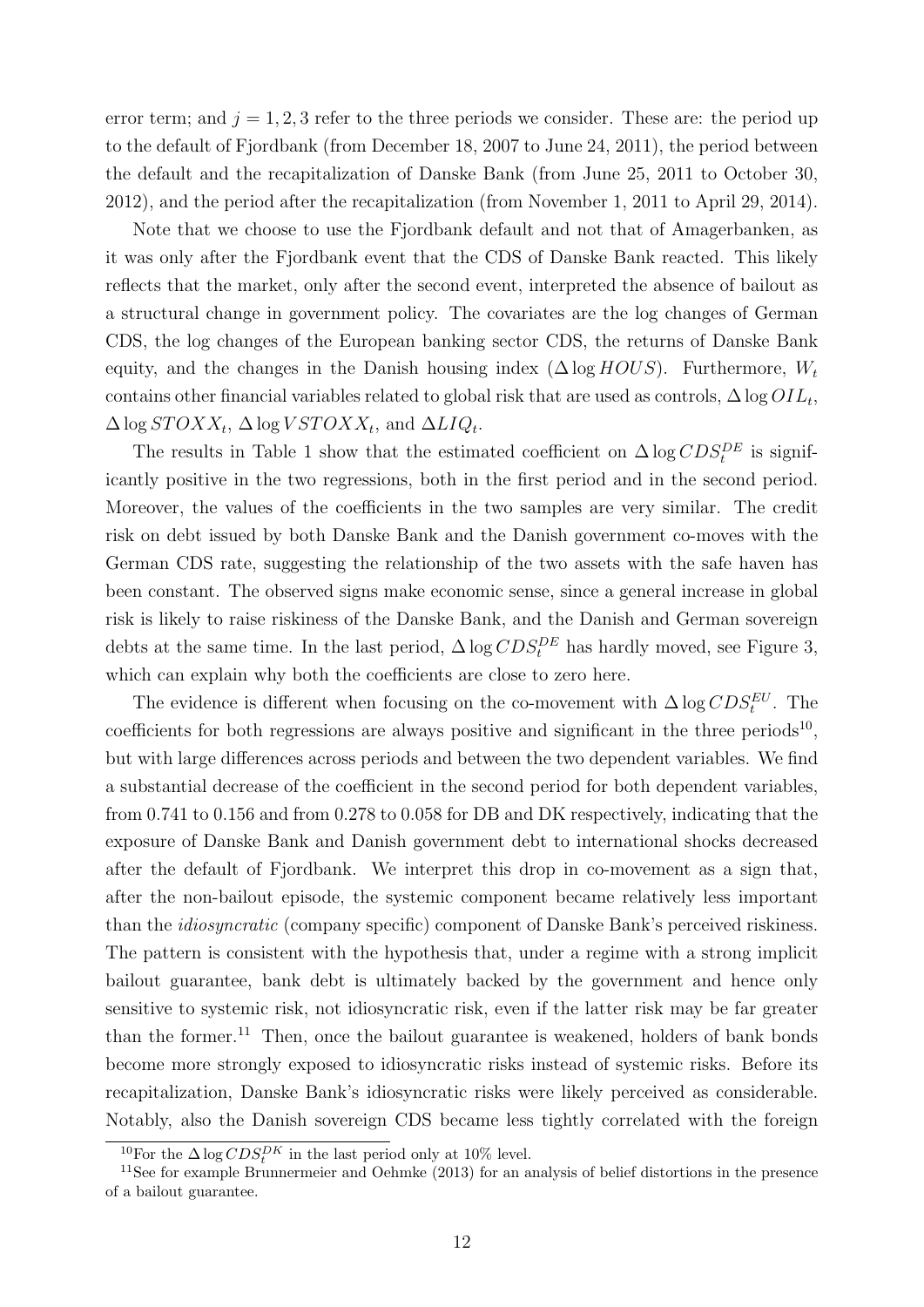banking sector after letting Fjordbank default, indicating that once bailouts were less likely, banking risk became less important for perceived sovereign risk. Importantly, after the recapitalization of Dansk Bank was finalized, the coefficients for the two parties diverge: for Danske Bank the coefficient increases toward the value it had before Fjordbank defaulted, whereas for the Danish CDS, it remains low and hardly significant. This indicates some success of the policy changes: The recapitalization leaves Danske Bank less exposed to idiosyncratic factors, and hence its perceived riskiness is again primarily driven by the credit risk of the international banking sector, but has no such effect for the Danish government. Under bailout guarantees perceived as weaker, the government remains less exposed to the international banking sector even though its largest bank still is.

We note that the above results hold when we control for both Danish house prices and for Danske Bank equity prices. Hence, the results do not seem driven by variation in the dynamics of house prices or in any other factor that might affect the market valuation of Danske Bank's assets.

In principle, the reduced weights on German CDS in the third sample might be driven by the German CDS and the European banking CDS index proxying similar risks in the third sample, in which case the CDS index of European banks is enough to capture foreign shocks to the Danish economy. We therefore document the co-movement between these two series, regressing  $\Delta \log CDS_t^{DE}$  on  $\Delta \log CDS_t^{EU}$  using the three-period regressions in (4). The results in Table 1 show that the co-movement between the German CDS and the European banking sector decreases over time and becomes statistically insignificant at the end of the sample. Hence, correlation between these two series does not seem to be behind the declining weights on the German CDS in Table 1. More likely, the very low coefficients on German CDS at the end of the sample are related to the fact that changes in the German CDS were very limited and  $\Delta \log CDS_t^{DE}$  is very often close to zero in this period, see also Figure 3.<sup>12</sup>

#### 3.3 Default probabilities under different market conditions

Bailout events typically occur during extreme market conditions or under exceptional company-specific circumstances. In these scenarios our object of interest, the credit risk of bonds, might reach extreme values. Consequently, it display a correlation structure with the credit risk on the bonds issued by other European countries that differs from the pattern in normal times. Our linear regression approach from the previous section ignores such possible different market conditions, and they might therefore bias our estimates and provide weak identification. Hence, we extend the analysis to assess if the time-variation in default-risk sensitivities occurred in particular parts of the distribution of credit risk.

<sup>&</sup>lt;sup>12</sup>This observation can be related to the new European Central Bank (ECB) policy to protect the stability of the Euro-system following the "whatever it takes" speech by ECB president Mario Draghi on July 26, 2012, strengthening the rating of German sovereign debt.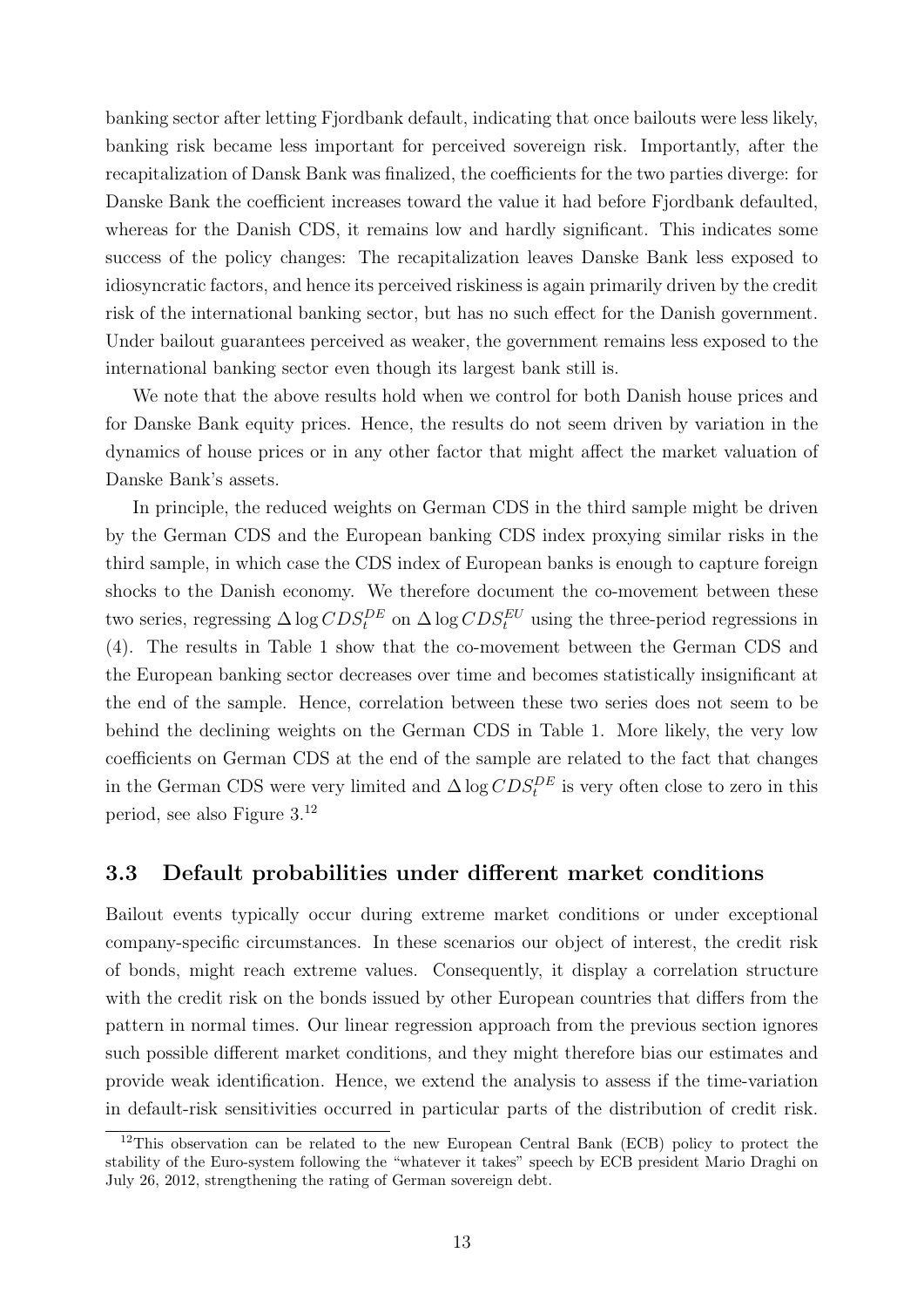|                            |                | $\Delta \log CDS_t^{DE}$ | $\Delta \log CDS_t^{DB}$ | $\Delta \log CDS_t^{DK}$ |
|----------------------------|----------------|--------------------------|--------------------------|--------------------------|
| $\alpha$                   | P <sub>1</sub> | 0.001                    | 0.000                    | 0.000                    |
|                            | P <sub>2</sub> | $-0.003$                 | 0.001                    | 0.000                    |
|                            | P <sub>3</sub> | 0.001                    | 0.001                    | 0.001                    |
| $\Delta \log CDS_t^{EU}$   | P <sub>1</sub> | $0.654^a$                | $0.741^a$                | $0.275^a$                |
|                            | P <sub>2</sub> | $0.397^a$                | $0.156^a$                | $0.058^a$                |
|                            | P <sub>3</sub> | 0.261                    | $0.479^a$                | $0.071^{c}$              |
| $\Delta \log CDS_{t}^{DE}$ | P <sub>1</sub> |                          | $0.053^b$                | $0.129^a$                |
|                            | P <sub>2</sub> |                          | $0.059^a$                | $0.101^a$                |
|                            | P3             |                          | 0.004                    | $0.014^{c}$              |
| $\Delta \log P_t^{DB}$     | P <sub>1</sub> |                          | $-0.041$                 | $-0.017$                 |
|                            | P <sub>2</sub> |                          | $-0.063$                 | $-0.093b$                |
|                            | P <sub>3</sub> |                          | $-0.067$                 | $-0.058$                 |
| $\Delta$ log $HOUSE_t$     | P <sub>1</sub> |                          | $-2.663^b$               | $-1.224$                 |
|                            | P <sub>2</sub> |                          | $-0.757$                 | $-1.322c$                |
|                            | P <sub>3</sub> |                          | $-3.772c$                | $-1.939c$                |
| Adj R2                     |                | 0.156                    | 0.249                    | 0.344                    |

Table 1: Linear Regression Results: OLS estimation results for Germany CDS log differences,  $\Delta \log CDS_t^{DE}$ , Danske Bank CDS log differences,  $\Delta \log CDS_t^{DB}$ , and Danish Sovereign CDS log differences,  $\Delta \log CDS_t^{DK}$ . The explanatory variables are: log differences of German CDS,  $\Delta \log CDS_t^{DE}$ ; log differences of a CDS index for the European banking sector computed by Thomson-Reuters,  $\Delta \log CDS_t^{EU}$ ; log-returns on Danske Bank stocks,  $\Delta \log P_t^{DB}$ ; differences of Danish real estate index,  $\Delta HOUSE_t$ . The coefficients are period-specific and refer to the three periods we consider in the analysis (P1, P2, and P3), namely: from the beginning of the sample up to the default of Fjordbank; from the default up to the recapitalization of Danske Bank; from the recapitalization up to the end of the sample. The regressions also include a set of control variables (coefficients available upon request): log differences of oil prices; log returns of the Euro 50 Stoxx Index; log differences of the Euro Stoxx 50 Volatility Index; difference of the liquidity risk in the money market computed as the difference between the 1-month Euribor and the Repo spread. Significant coefficients, computed with the Newey-West standard errors, are indicated as follows:  $1\% = a$ ,  $5\% = b$ , and  $10\% = c$ . The last row reports the adjusted R-squared coefficients.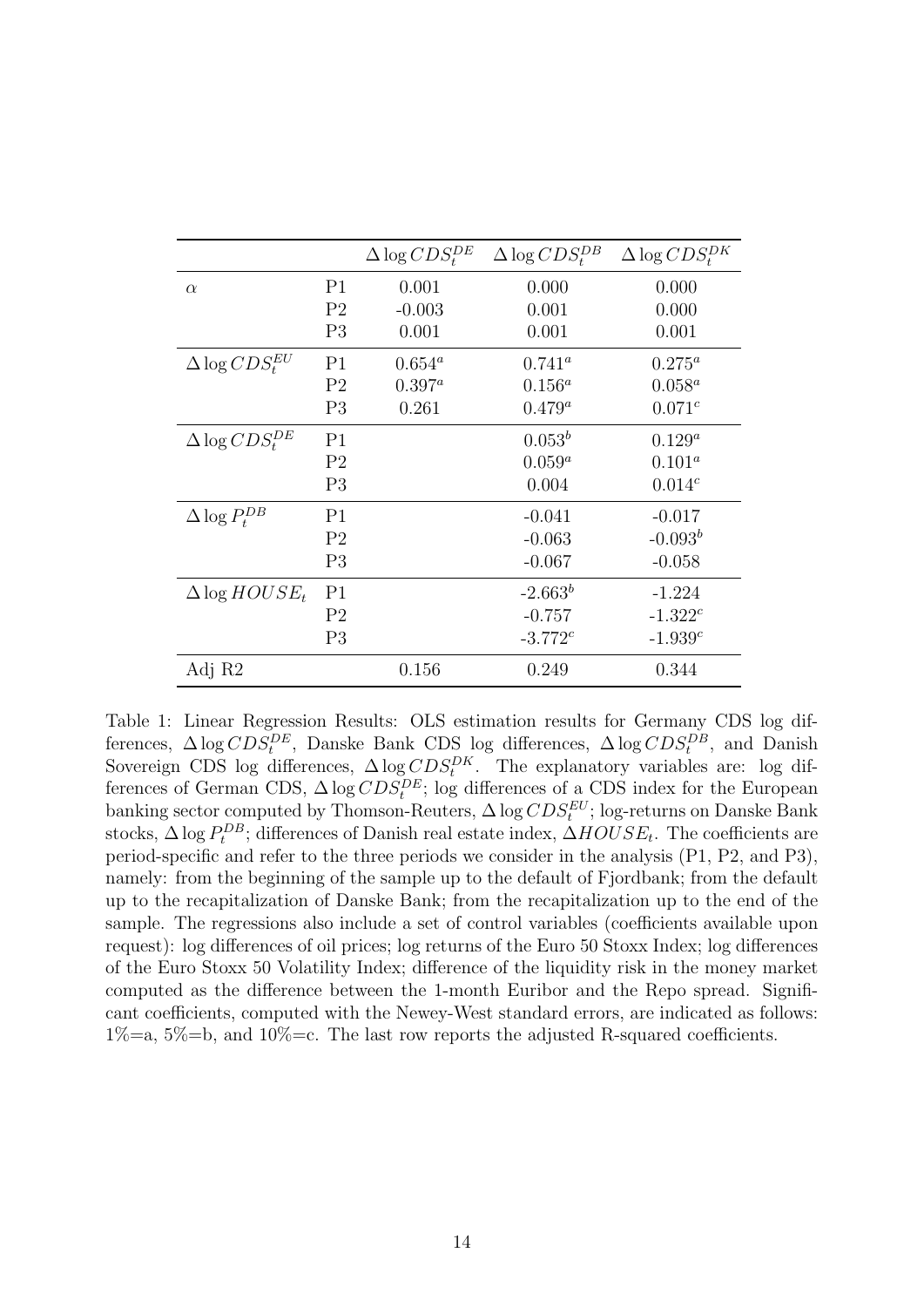In particular, we are interested in whether they are more pronounced in the tails, so as to understand if there are different responses under normal circumstances than in more turbulent periods.

To this end we adopt a quantile regression method, where we hypothesize that a specific quantile of the density of the target variable (the CDS-change) is a linear function of a set of covariates. In recent years, financial applications of quantile regression methods have become increasingly common, see for instance Boyson et al. (2010), Baur (2013), and Caporin et al. (2014), among many others. We thus consider the quantile regression estimation of model (4), where the estimated parameters are associated with a specific quantile  $(\tau)$ . This allows recovering the  $\tau$ -quantile of the dependent variable conditional on the set of covariates. The model is defined as

$$
Q_{\tau} \left( \Delta \log CDS_t^i \right) = \alpha_{j,\tau}^i + \beta_{j,1,\tau}^i \Delta \log CDS_t^{DE} + \beta_{j,2,\tau}^i \Delta \log CDS_t^{EU} +
$$
  
 
$$
+ \beta_{j,3,\tau}^i \Delta \log P_t^{DB} + \delta_{j,\tau}^{i,\prime} W_t,
$$
 (5)

where, similarly to the linear case,  $W_t$  contains several explanatory/control variables such as returns in the housing market and is included in all model specifications considered in this section. The quantile regression specification is comparable, in terms of choice of regressors, to that of equation (4). Therefore, the parameters of interest are still the same as those in (4), but they are now separately estimated for each particular quantile  $\tau$ . For details on quantile regression estimation, see Koenker (2005). In our analysis, we consider values of  $\tau$  ranging from 5% to 95% with a 5% step.

We start by analysing the quantile regression (5) for the CDS of Danske Bank. Panel a) of Figure 6 shows the coefficients associated with the German CDS, the CDS of EU banks and Danske Bank stock returns over the three periods.<sup>13</sup> The relation with the German CDS changes over the three periods. In the first period, the relationship is present throughout the quantile distribution. In period two, it is only present for upper quantiles, while for period three it disappears for all quantiles. Hence, the removal of the implicit bailout guarantee made Danske Bank riskier, and its correlation with the German CDS vanished. The only exception is those instances when the CDS on Danske Bank were in the riskiest quantile (right tail) in the second period. In this case, a positive increase in the German CDS was positively associated with the perceived credit risk of Danske Bank.

The coefficient associated with the CDS on the European bank system is always positive and significant in the first period. In the second period, the coefficients are substantially smaller than in the first period, and significant for the upper quantiles only. This aligns with the prior hypothesis that the large bank's credit risk becomes more dominated by idiosyncratic factors when bailout is less likely, factors which were considerable for Danske Bank before the recapitalization. After the recapitalization, these idiosyncratic risks nec-

 $13$ Table A.2 in the Appendix reports the estimated coefficients.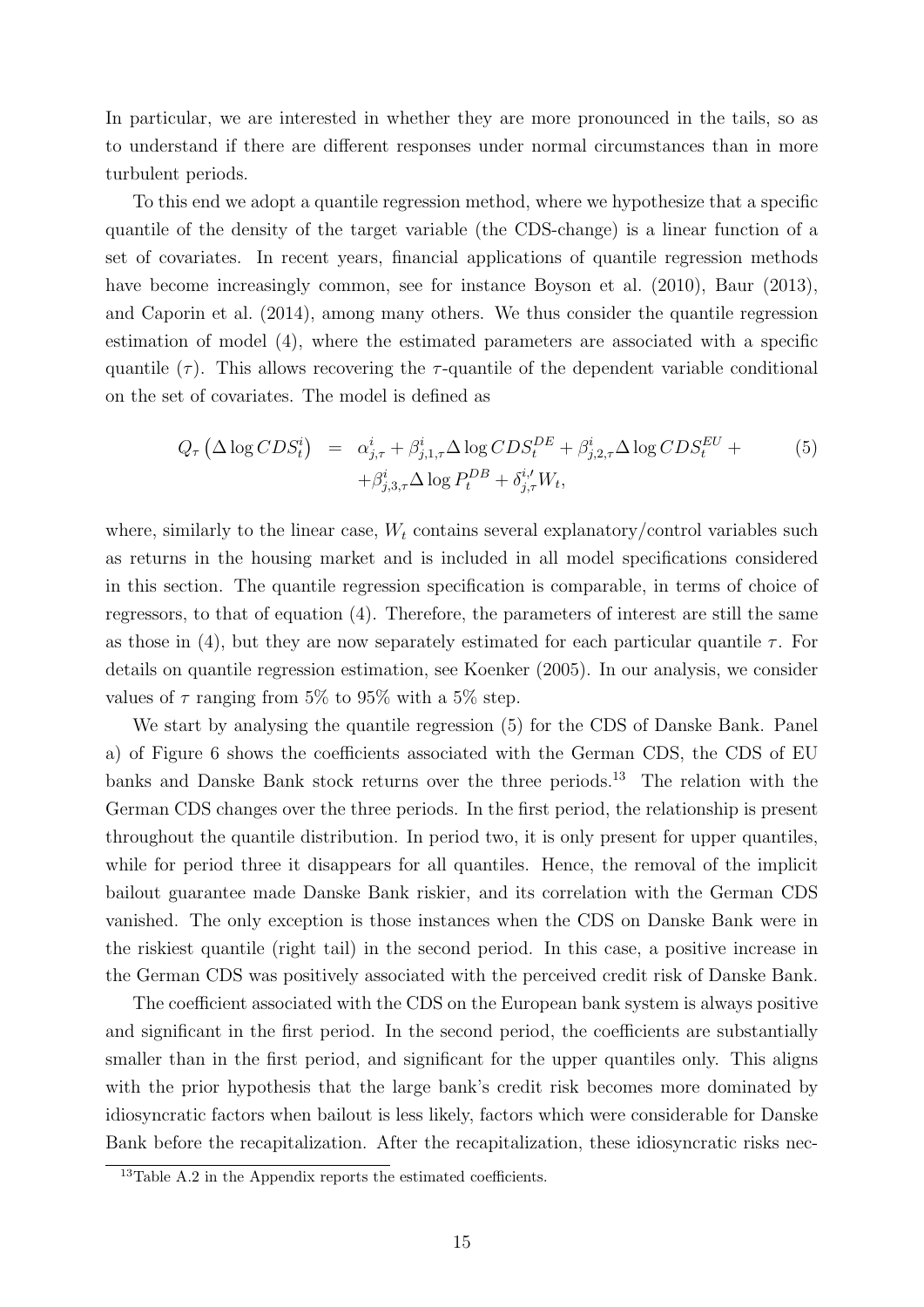essarily fall in magnitude, and the coefficient on European-wide banking risks increases across all quantiles, returning to values comparable to those of period one. The third line of the panel shows that the relationship between the Danske Bank credit risk and the bank's stock prices is never significant, confirming that changes in perceived credit risk were not driven by omitted factors correlated with stock prices.

To statistically validate the previous graphical evidence, we consider a more general model using dummy variables and derive a testing procedure from that model. The approach we follow comes from the extensive use of quantile regression methods in treatment effects analysis, typical of clinical trials, where the interest is in the response of subjects to a specific treatment. Quantile regression allows detecting the so-called quantile treatment effect that postulates a possible different impact of the treatment across quantiles. Direct estimation of the quantile treatment effect is possible by means of dummies that identify subjects that have received the treatment. In this way, it is possible to disentangle the different impacts of the treatment: the absence of impact, when dummy coefficients are all zero across quantiles; a simple location shift, with dummy coefficients that are constant across quantiles; the scale shift case, where dummy coefficients are symmetric; and the location and scale shift, where coefficients are not constant across quantiles nor symmetric. In our setting, we might identify two different treatments: the absence of a government bailout and the recapitalization. Our interest is whether these treatments affect the relation between the CDS changes and the various covariates. We thus rewrite the model in (5) in the following way:

$$
Q_{\tau} (\Delta \log CDS_t^i) = \alpha_{0,\tau} D_{0,t} + \alpha_{1,\tau} D_{1,t} + \alpha_{2,\tau} D_{2,t} +
$$
  
\n
$$
+ \beta_{1,1,\tau} D_{0,t} \Delta \log CDS_t^{DE} + \beta_{2,1,\tau} D_{1,t} \Delta \log CDS_t^{DE} + \beta_{3,1,\tau} D_{2,t} \Delta \log CDS_t^{DE}
$$
  
\n
$$
+ \beta_{1,2,\tau} D_{0,t} \Delta \log CDS_t^{EU} + \beta_{2,2,\tau} D_{1,t} \Delta \log CDS_t^{EU} + \beta_{3,2,\tau} D_{2,t} \Delta \log CDS_t^{EU}
$$
  
\n
$$
+ \beta_{1,3,\tau} D_{0,t} \Delta \log P_t^{DB} + \beta_{2,3,\tau} D_{1,t} \Delta \log P_t^{DB} + \beta_{3,3,\tau} D_{2,t} \Delta \log P_t^{DB} + \delta_{\tau}^{\prime} W_t
$$

where  $i = DB, DK$ , while  $D_{1,t}$ ,  $D_{2,t}$ , and  $D_{0,t} = 1 - D_{1,t} - D_{2,t}$  are step dummies.  $D_{1,t} = 1$ after the default of Fjordbank and up to the recapitalization of Danske Bank,  $D_{2,t} = 1$ after the recapitalization of Danske Bank, and both are zero otherwise.<sup>14</sup>

The estimation of model (6) for a given quantile  $\tau$  allows testing a null hypotheses of parameter stability across periods. We thus proceed to test the following null hypotheses

*i*) 
$$
H_0: \beta_{1,j,\tau} = \beta_{2,j,\tau}
$$
  
*ii*)  $H_0: \beta_{1,j,\tau} = \beta_{3,j,\tau}$ .

for  $j = 1, 2$ . The Wald-type test statistics can be easily derived given the asymptotic properties of quantile regression estimators, see Koenker (2005).

The results to the left in Table 2 show that, for Danske Bank, the coefficients on German

<sup>&</sup>lt;sup>14</sup>We also consider a version of the test associated with a model specification in which the covariates  $\Delta \log CDS_t^{DE}$  and  $\Delta \log CDS_t^{EU}$  and the intercept are excluded. Results are qualitatively similar.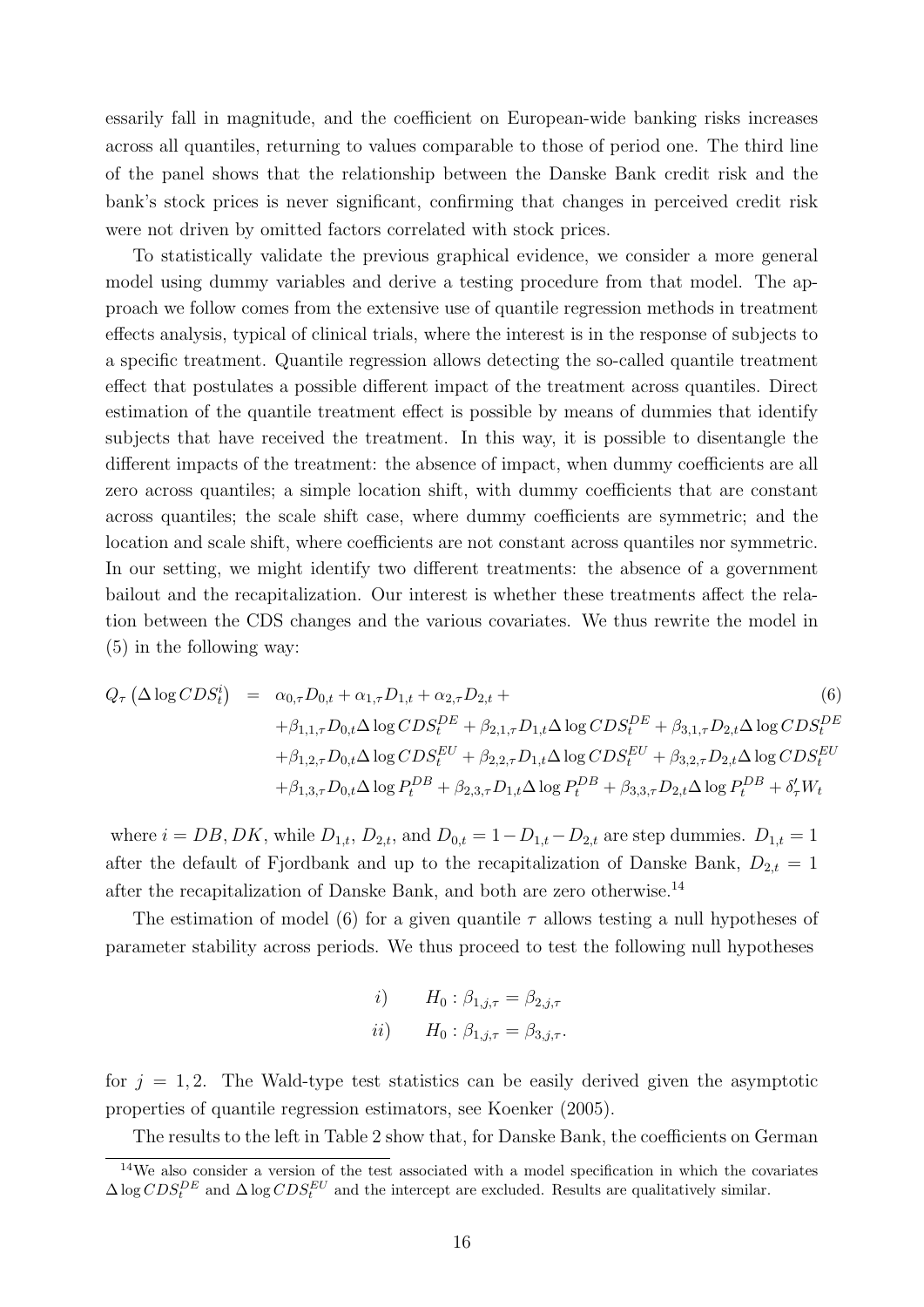

(DB), while in Panel b) the dependent variable is the Delta-log of the Danish sovereign CDS (DK). The covariates are the Delta-log of Figure 6: Variation of regression coefficients across quantiles. In Panel a) the dependent variable is the Delta-log of the Danske Bank CDS (DB), while in Panel b) the dependent variable is the Delta-log of the Danish sovereign CDS (DK). The covariates are the Delta-log of The three columns refer to the three subsamples we consider. The plot reports the estimated coefficients across quantiles and the  $95\%$ Figure 6: Variation of regression coefficients across quantiles. In Panel a) the dependent variable is the Delta-log of the Danske Bank CDS the Germany Sovereign CDS, the Delta-log of the CDS on the European banking sector (EU), and the log-return of Danske Bank equity. The three columns refer to the three subsamples we consider. The plot reports the estimated coefficients across quantiles and the 95% the Germany Sovereign CDS, the Delta-log of the CDS on the European banking sector (EU), and the log-return of Danske Bank equity. confidence interval obtained by a boostrapping approach. confidence interval obtained by a boostrapping approach.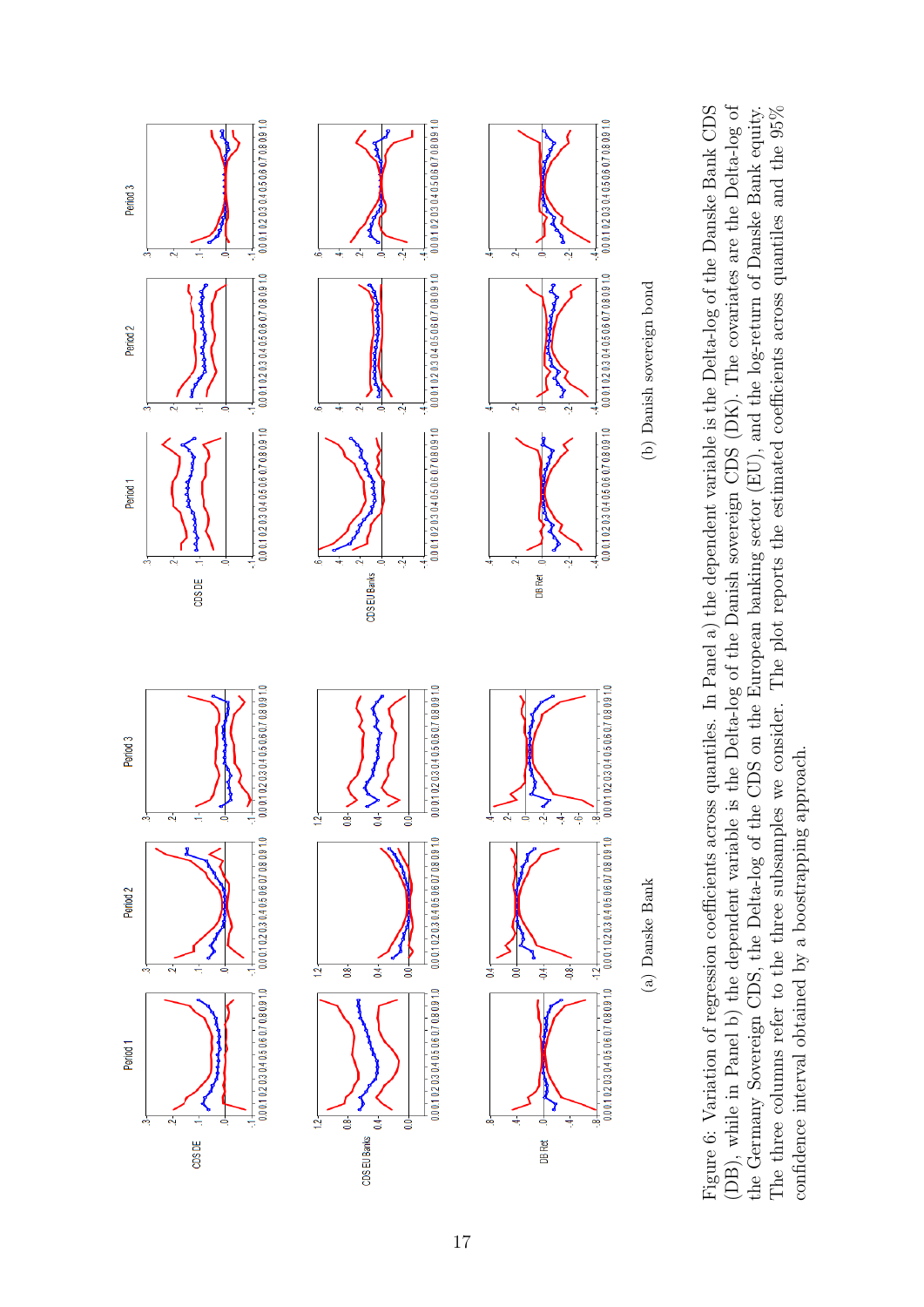sovereign debt are significantly different only in the lower end of the quantile distribution, and these differences are primarily significant for period 3. In contrast, for period 2 the coefficients on European banks are significantly different from period 1 across the quantile distribution, while the difference is insignificant for period 3. This is the same pattern as we saw in Figure 6.

|        |                | Danske Bank              |                          |       | Denmark        |                          |                |                          |  |  |  |  |
|--------|----------------|--------------------------|--------------------------|-------|----------------|--------------------------|----------------|--------------------------|--|--|--|--|
|        |                | $\Delta \log CDS_t^{DE}$ | $\Delta \log CDS_t^{EU}$ |       |                | $\Delta \log CDS_t^{DE}$ |                | $\Delta \log CDS_t^{EU}$ |  |  |  |  |
| $\tau$ | P <sub>2</sub> | P <sub>3</sub>           | P <sub>2</sub>           | P3    | P <sub>2</sub> | P <sub>3</sub>           | P <sub>2</sub> | P <sub>3</sub>           |  |  |  |  |
| 0.05   | 0.997          | 0.588                    | 0.073                    | 0.699 | 0.625          | 0.301                    | 0.000          | 0.007                    |  |  |  |  |
| 0.10   | 0.454          | 0.068                    | 0.001                    | 0.298 | 0.760          | 0.013                    | 0.002          | 0.080                    |  |  |  |  |
| 0.15   | 0.645          | 0.038                    | 0.000                    | 0.517 | 0.879          | 0.000                    | 0.003          | 0.066                    |  |  |  |  |
| 0.20   | 0.681          | 0.070                    | 0.000                    | 0.883 | 0.542          | 0.000                    | 0.007          | 0.033                    |  |  |  |  |
| 0.25   | 0.509          | 0.057                    | 0.000                    | 0.866 | 0.260          | 0.000                    | 0.009          | 0.020                    |  |  |  |  |
| 0.30   | 0.267          | 0.044                    | 0.000                    | 0.834 | 0.224          | 0.000                    | 0.071          | 0.028                    |  |  |  |  |
| 0.35   | 0.127          | 0.107                    | 0.001                    | 0.757 | 0.159          | 0.000                    | 0.411          | 0.054                    |  |  |  |  |
| 0.40   | 0.073          | 0.272                    | 0.003                    | 0.860 | 0.065          | 0.000                    | 0.654          | 0.079                    |  |  |  |  |
| 0.45   | 0.097          | 0.278                    | 0.004                    | 0.894 | 0.087          | 0.000                    | 0.773          | 0.146                    |  |  |  |  |
| 0.50   | 0.078          | 0.233                    | 0.001                    | 0.769 | 0.037          | 0.000                    | 0.530          | 0.084                    |  |  |  |  |
| 0.55   | 0.241          | 0.312                    | 0.000                    | 0.623 | 0.035          | 0.000                    | 0.360          | 0.073                    |  |  |  |  |
| 0.60   | 0.207          | 0.259                    | 0.000                    | 0.417 | 0.065          | 0.000                    | 0.415          | 0.116                    |  |  |  |  |
| 0.65   | 0.704          | 0.456                    | 0.000                    | 0.269 | 0.149          | 0.000                    | 0.153          | 0.022                    |  |  |  |  |
| 0.70   | 0.751          | 0.308                    | 0.000                    | 0.371 | 0.167          | 0.000                    | 0.042          | 0.008                    |  |  |  |  |
| 0.75   | 0.787          | 0.090                    | 0.000                    | 0.230 | 0.274          | 0.000                    | 0.115          | 0.117                    |  |  |  |  |
| 0.80   | 0.420          | 0.130                    | 0.000                    | 0.252 | 0.475          | 0.000                    | 0.047          | 0.095                    |  |  |  |  |
| 0.85   | 0.632          | 0.123                    | 0.000                    | 0.340 | 0.207          | 0.001                    | 0.153          | 0.328                    |  |  |  |  |
| 0.90   | 0.154          | 0.124                    | 0.002                    | 0.221 | 0.116          | 0.001                    | 0.125          | 0.084                    |  |  |  |  |
| 0.95   | 0.640          | 0.513                    | 0.139                    | 0.304 | 0.463          | 0.059                    | 0.195          | 0.032                    |  |  |  |  |

Table 2: Wald test for zero restrictions for the coefficients of the main covariates in equation (6). The null hypothesis is that covariates impact on the dependent variables  $(\Delta \log CDS_t^{DB}$  and  $\Delta \log CDS_t^{DK})$  equally across periods, as in equations (4) and (5). Column P2 compares the estimates in the second period in our analysis to estimates in the baseline first period, the null hypothesis in (4); column P3 compares estimates in the third period to estimates in the baseline first period, as in the null hypothesis (5). The covariates that we restrict and test are  $\Delta \log CDS_t^{DE}$  and  $\Delta \log CDS_t^{EU}$ . Bold numbers indicate p-values below 5%.

Next, we consider the quantile regression for the CDS of the Danish sovereign bonds. Panel b) of Figure 6 (and Table A.3 in Appendix) shows that the major difference from the results for Danske Bank is related to the coefficient on the European banking sector in period three. Across the quantiles considered the coefficient seems to drop from period one to period two. It then stays low from period two to period three. Hence, the dependence between the risk on the Danish government debt and that on the foreign banking sector has disappeared after the non-bailout episodes, while it was present before the non-bailout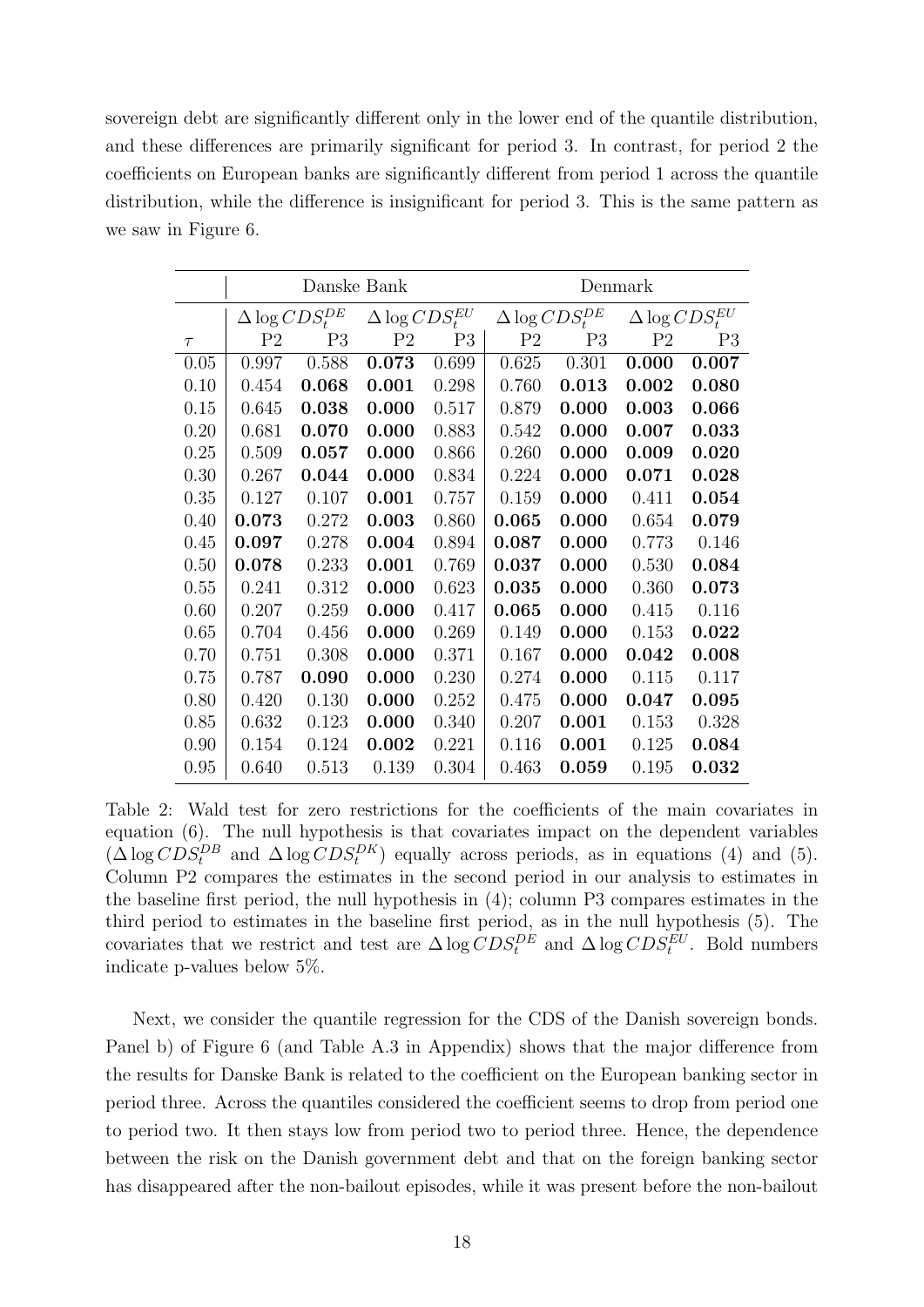events. The coefficients are approximately zero for some of the central quantiles. The Wald tests in Table 2 confirm the graphical evidence and imply that we can reject the null of equal coefficients for most quantiles when comparing the first with the third period. Moreover, the coefficient changes for the German sovereign CDS are statistically significant across the quantile distribution. This is also supported by the evidence on the upperright panel of Figure 6. Overall, the combined non-bailout and recapitalization events were associated with a clear break in the relation between Danish sovereign risk and the covariates, indicating that the sovereign risk became less closely related to other risk factors.

To further dissect the empirical findings, we perform two specification tests on the outcomes of the quantile regression in equation (5). First, we verify coefficient stability across quantiles (the so-called "slope equality test), contrasting the coefficients of the median with the coefficients of the upper 90% and 95% quantiles. The null hypothesis is the equality of the quantile regression coefficients at the three quantile levels, and its rejection suggests that the covariates have different impact at the different quantiles of the dependent variable. Table 3 reports results for the tests of stability of the coefficients associated with German CDS, European bank CDS, and Danske Bank log returns in the three periods. In the case of Danske Bank CDS, in the first period the coefficients associated with the three variables are stable across quantiles. For the second period, however, the coefficients for  $\Delta \log CDS_t^{DE}$  and  $\Delta \log CDS_t^{EU}$  are not stable, and the null is rejected. The evidence is opposite for the third period where the null hypothesis of coefficient stability is not rejected for any variable. The results are similar for the Danish sovereign CDS.

Second, we focus on a test that evaluates the symmetry of the coefficients. In particular, this test evaluates if the slope of the coefficients changes when moving from the left side of the median to the right side. Similarly to the previous set of tests considered, we are interested in evaluating if there is an asymmetric response after specific events. The quantile symmetry test is based on 0.05, 0.10, 0.50, 0.90, 0.95 quantiles, and the null hypothesis is symmetry in the impact of the covariates on the dependent variable, i.e.,  $\beta(0.05) + \beta(0.10) + \beta(0.90) + \beta(0.95) = 4\beta(0.5)$ , where  $\beta(\tau) = [\beta_{1,\tau}, \beta_{2,\tau}, \dots, \beta_{N,\tau}]'$  is the vector of parameters at a given quantile. The results reported in Table 3 provide a clear answer: as for the slope tests, the rejections only occur in the second period for the German CDS and European banking CDS.

The change in the bailout policy associated with the two defaults increases the idiosyncratic risk of Danske Bank, but, if the Danske Bank CDS is in its upper tail, then increases in the German CDS and European banking CDS will affect Danske Bank, as one might expect. For the other two periods, the responses are more uniform across quantiles. Therefore, it seems that the defaults of Amagerbanken and Fjordbank resulted in a location and scale shift; the recapitalization of Danske Bank restored normality for Danske Bank and a new regime for Danish government CDS. Our quantile regression analysis confirms that these results are not just driven by market conditions.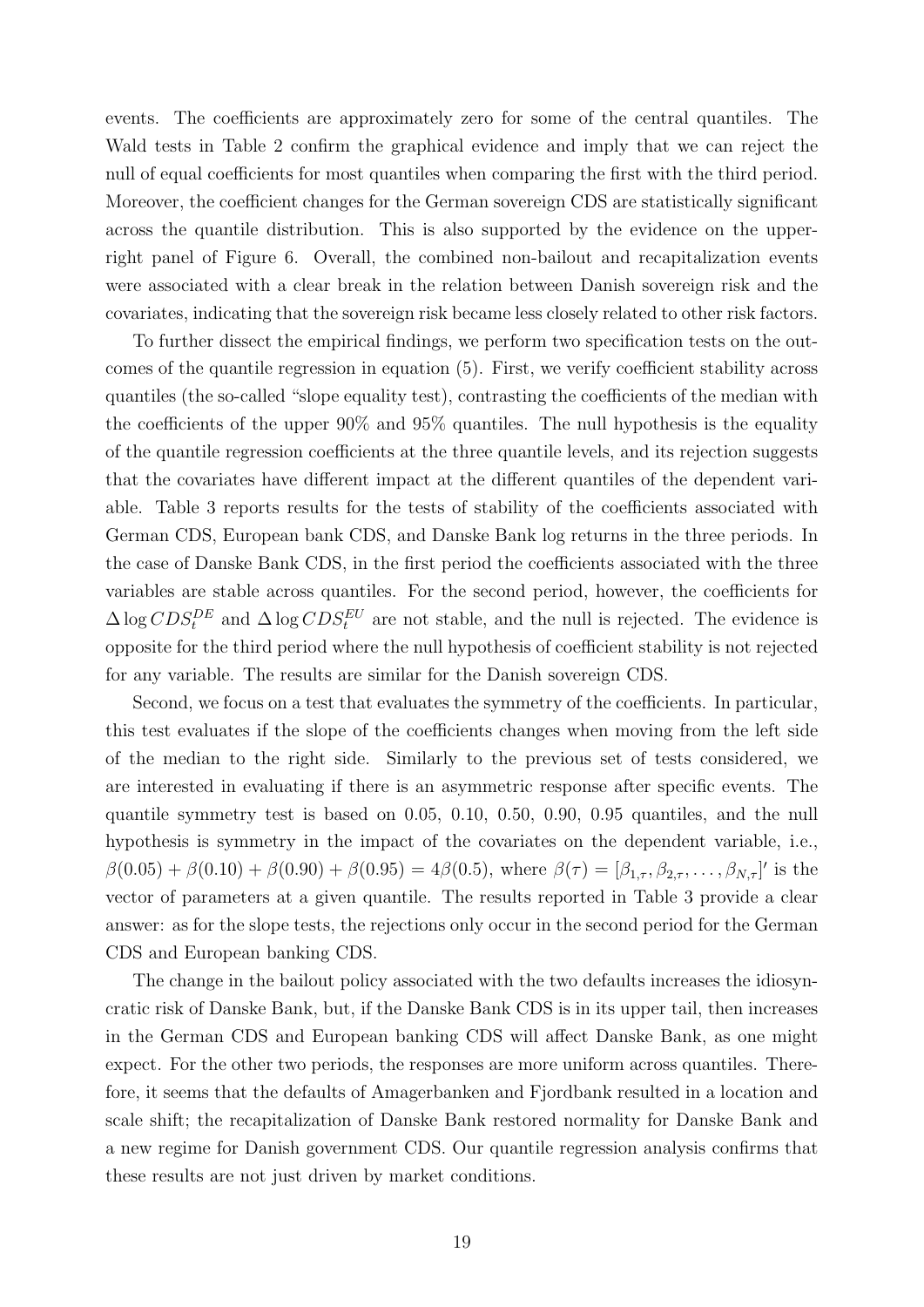|                |                           |                | DВ                                    |                             |      |
|----------------|---------------------------|----------------|---------------------------------------|-----------------------------|------|
|                |                           | Slope Equality |                                       | Symmetry                    |      |
|                |                           |                | DE EU DB   Interc. DE EU              |                             | DB   |
|                |                           |                | P1 0.50 0.32 0.32 0.77 0.21 0.30 0.40 |                             |      |
| P <sub>2</sub> | 0.00                      | $0.00\,$       | $0.21$ 0.34                           | $0.01$ 0.00                 | 0.14 |
|                | $P3 \t0.34 \t0.76 \t0.32$ |                |                                       | $0.66$ $0.23$ $0.92$ $0.26$ |      |

|                |                  | Slope Equality    |      |                             | Symmetry                    |      |      |
|----------------|------------------|-------------------|------|-----------------------------|-----------------------------|------|------|
|                | DE.              |                   |      | $EU$ $DB$   Interc. $DE$    |                             | EU   | DB.  |
|                | P1 0.50          | $0.32 \quad 0.32$ |      | $0.77$ $0.21$ $0.30$ $0.40$ |                             |      |      |
| P <sub>2</sub> | $0.00\quad 0.00$ |                   | 0.21 | 0.34                        | 0.01                        | 0.00 | 0.14 |
| P3             |                  | $0.34$ 0.76 0.32  |      |                             | $0.66$ $0.23$ $0.92$ $0.26$ |      |      |

Table 3: Quantile regression specification tests (p-values) for slope equality on quantiles 0.50, 0.90, and 0.95 (columns 1, 2 and 3), and symmetry on quantiles 0.05, 0.10, 0.50, 0.90, and 0.95 (columns 4, 5 6 and 7) for the first period (row P1), the second period (row P2), and the third period (row P3). Results in the first panel refer to Danske Bank (DB) and in the second panel to Danish sovereign (DK) CDS with either Germany sovereign (DE), European banking sector (EU) CDS and Danske Bank stock log returns among the regressors. Bold numbers indicate p-values below 5%.

### 4 Conclusion

New regulations limit the scope for governments to bail their banks out from financial stress. These regulations are at least partly motivated by the hypothesis that bank bailouts might fuel sovereign risk and backfire as greater sovereign riskiness weakens the banks' balance sheets and thus re-ignites credit risk in the financial sector. We shed light on this channel in a setting where the authorities decided to let distressed banks default and left the main bank to privately recapitalize. Our evidence suggests that the no-bailout policy helped to curb the feedback between bank and sovereign risk and reduce the exposure of the government to external conditions in the banking sector. This conclusion is based on an indirect testing approach to deal with endogeneity problems. This approach is based on both linear regressions and quantile regressions which account for possible asymmetries between crisis periods and normal times. We also present quantile regressions as a treatment effect approach. The purpose of this is to study whether the new policy was associated with a location shift, a slope shift, or both. The latter turns out to be the case.

Our analysis offers empirical support to regulation policies that limit bank bailouts and encourage market based solutions, such as recapitalization. It also provides new tools, based on indirect testing and quantile regressions, to investigate the interplay between sovereign and private banking risks.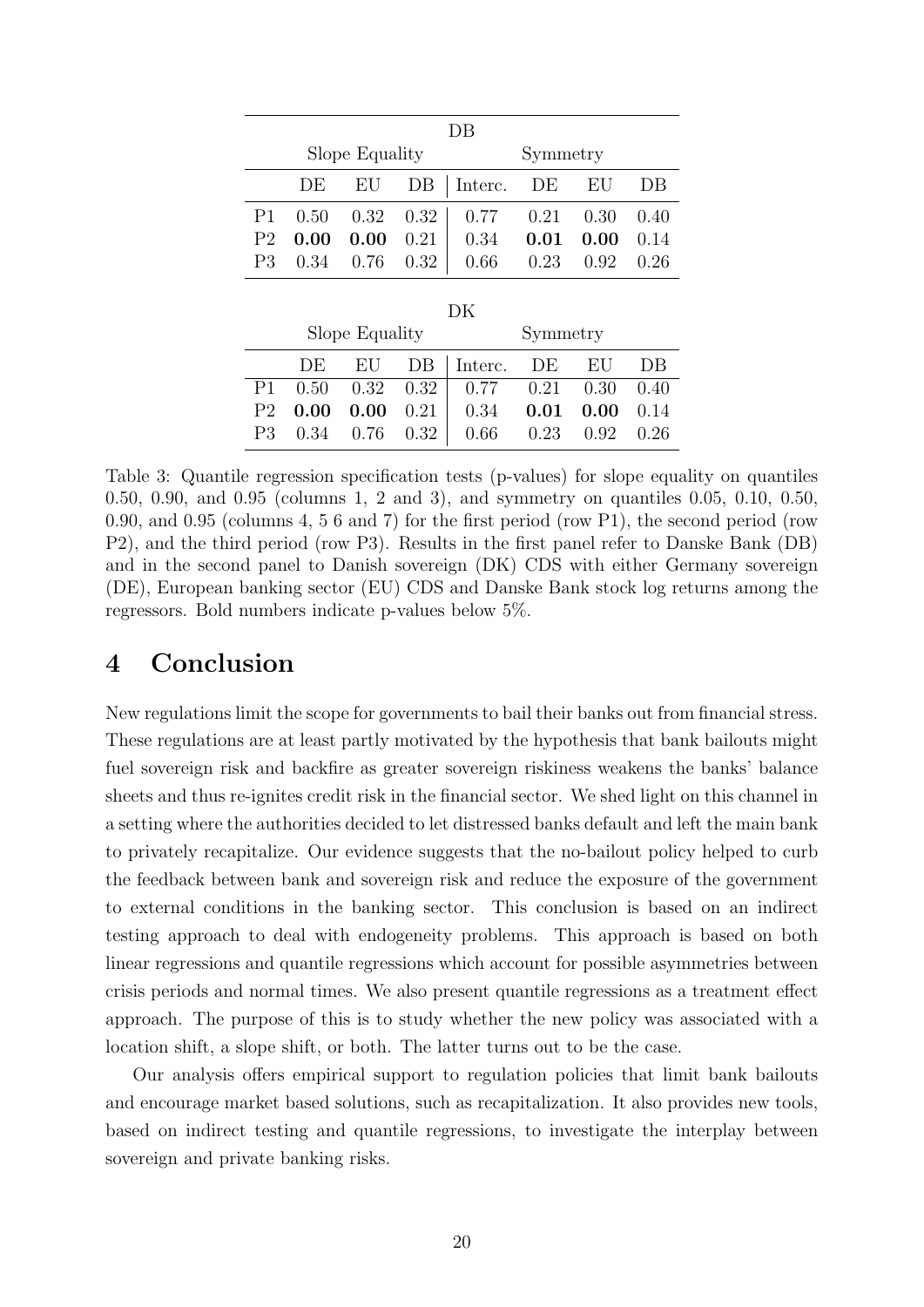### References

- Acharya, V., Drechsler, I., and Schnabl, P. (2014). A Pyrrhic victory? Bank bailouts and sovereign credit risk. The Journal of Finance, 69(6):2689–2739.
- Acharya, V. V. and Steffen, S. (2015). The "greatest" carry trade ever? Understanding Eurozone bank risks. Journal of Financial Economics, 2(115):215–236.
- Alter, A. and Beyer, A. (2014). The dynamics of spillover effects during the European sovereign debt turmoil. Journal of Banking and Finance, (42):143–153.
- Alter, A. and Schuler, Y. S. (2012). Credit spread interdependencies of European states and banks during the financial crisis. Journal of Banking and Finance, 12(36):3444–3468.
- Arghyrou, M. G. and Kontonikas, A. (2012). The EMU sovereign-debt crisis: Fundamentals, expectations and contagion. Journal of International Financial Markets, Institutions and Money,  $22(4):658 - 677$ .
- Barth, A. and Schnabel, I. (2013). Why banks are not too big to fail. evidence from the cds market. Economic Policy, 74(28):335–369.
- Baur, D. G. (2013). The structure and degree of dependence: A quantile regression approach. The Journal of Finance, 37(3):786–798.
- Beber, A., Brandt, M. W., and Kavajecz, K. A. (2009). Flight-to-quality or flight-toliquidity? Evidence from the euro-area bond market. Review of Financial Studies, 22(3):925–957.
- Boyson, N. M., Stahel, C. W., and Stulz, R. M. (2010). Hedge fund contagion and liquidity shocks. The Journal of Finance, 65(5):1789–1816.
- Brunnermeier, M. K. and Oehmke, M. (2013). Bubbles, financial crises, and systemic risk. Handbook of the Economics of Finance, 2.
- Caporin, M., Pelizzon, L., Ravazzolo, F., and Rigobon, R. (2014). Measuring sovereign contagion in Europe. Technical report, NBER.
- Codogno, L., Favero, C., and Missale, A. (2003). Yield spreads on EMU government bonds. Economic Policy, 18(37):503–532.
- De Bruyckere, V., Gerhardt, M., Schepens, G., and Vander Vennet, R. (2013). Bank/sovereign risk spillovers in the European debt crisis. Journal of Banking and Finance, 12(37):4793–4809.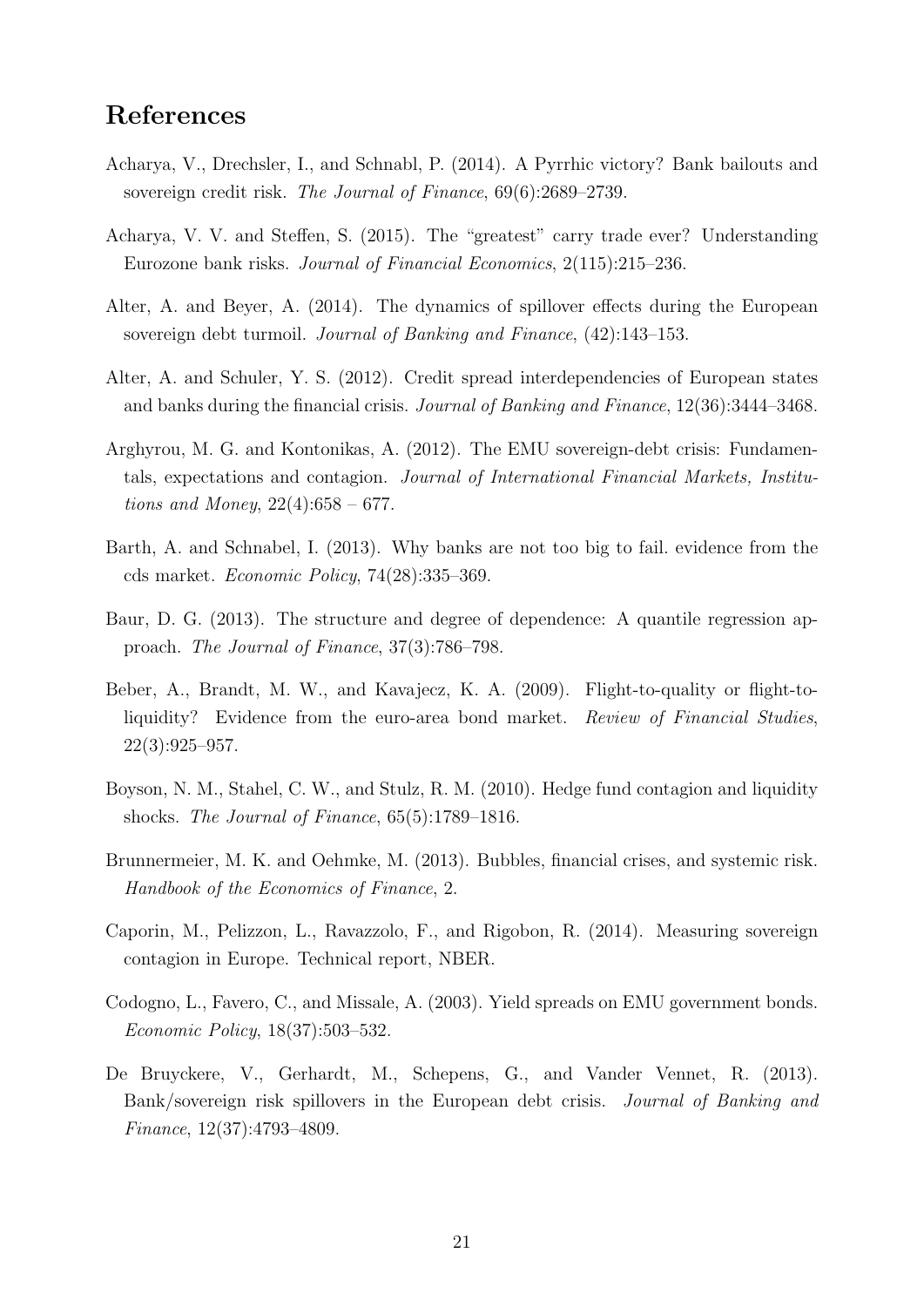- Demirgüç-Kunt, A. and Huizinga, H. (2013). Are banks too big to fail or too big to save? International evidence from equity prices and CDS spreads. Journal of Banking and Finance, 3(37):875–894.
- Diebold, F. X. and Yilmaz, K. (2014). On the network topology of variance decompositions: Measuring the connectedness of financial firms. Journal of Econometrics, 182(1):119– 134.
- Ejsing, J. and Lemke, W. (2011). The Janus-headed salvation: Sovereign and bank credit risk premia during 2008-2009. Economics Letters, 110(1):28–31.
- Fratzscher, M. and Rieth, M. (2015). Monetary policy, bank bailouts and the sovereignbank risk nexus in the Euro area. Technical report, C.E.P.R. Discussion Papers.
- Gennaioli, N., Martin, A., and Rossi, S. (2014). Sovereign default, domestic banks, and financial institutions. Journal of Finance, 2(69):819–866.
- Gray, D. F. (2009). Modeling financial crises and sovereign risks. Annual Review of Financial Economics, 1(1):117–144.
- Honkapohja, S. (2009). The 1990's financial crises in nordic countries. Technical report, Bank of Finland Research Discussion Paper No. 5/2009.
- Kalbaska, A. and Gatkowski, M. (2012). Eurozone sovereign contagion: Evidence from the CDS market (2005-2010). Journal of Economic Behavior and Organization, 83(3):657– 673.
- Kallestrup, R., Lando, D., and Murgoci, A. (2016). Financial sector linkages and the dynamics of bank and sovereign credit spreads. Journal of Empirical Finance, (38):374– 393.
- Koenker, R. (2005). Quantile regression. Econometric Society Monographs, n. 38, Cambridge University Press, New York.
- Lane, P. R. (2012). The European sovereign debt crisis. Journal of Economic Perspectives, 3(26):49–67.
- Leonello, A. (2017). Government guarantees and the two-way feedback between banking and sovereign debt crises. Technical report, ECB - Working Paper series 2067.
- Manganelli, S. and Wolswijk, G. (2009). What drives spreads in the Euro area government bond market? Economic Policy, 24:191–240.
- Mink, M. and de Haan, J. (2013). Contagion during the Greek sovereign debt crisis. Journal of International Money and Finance, 34:102–113.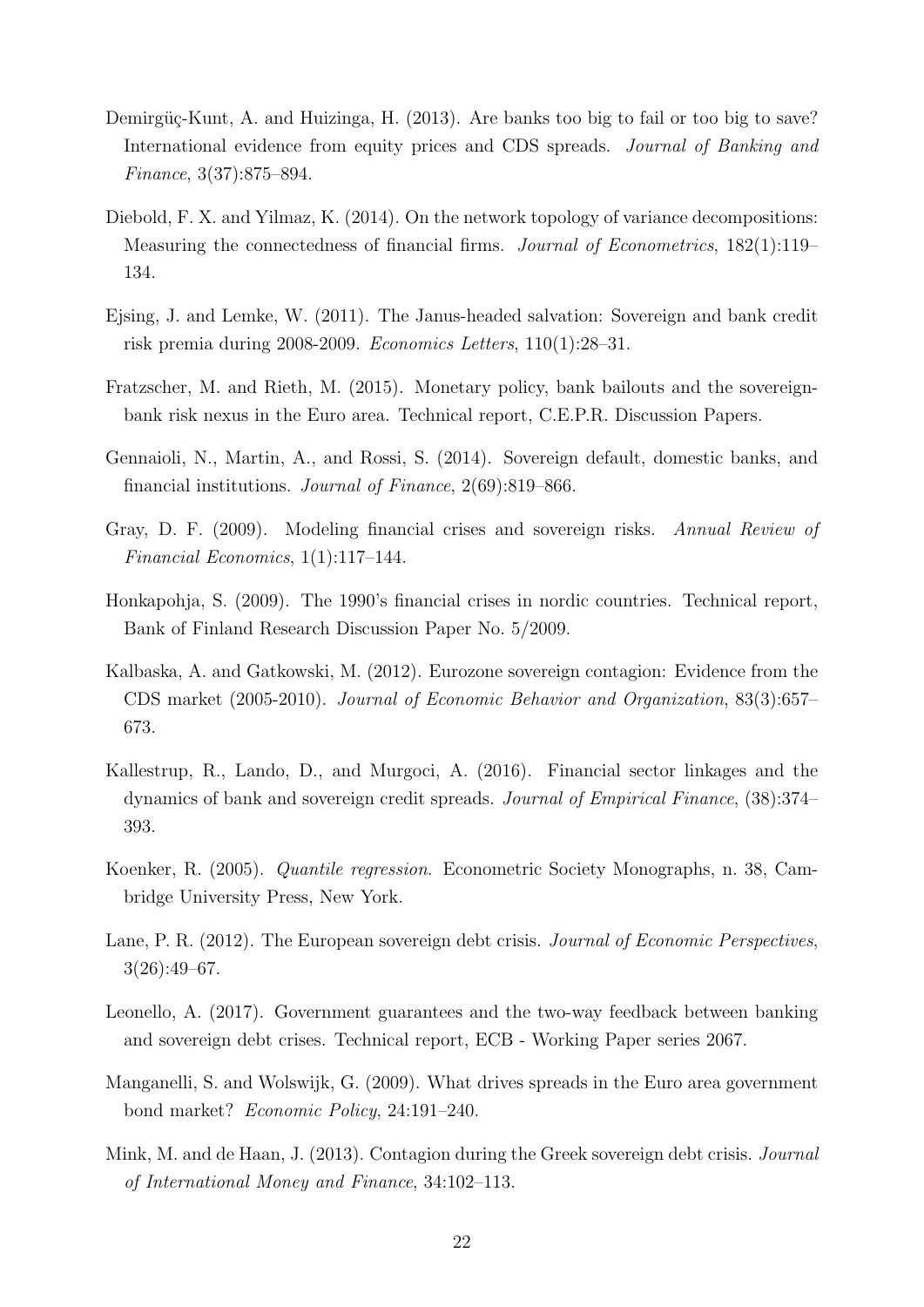- Pesaran, H. and Shin, Y. (1998). Generalized impulse response analysis in linear multivariate models. Economics Letters, 58(1):17–29.
- Standard and Poor's (2012). Danske bank outlook revised to positive on announced recapitalization measures; 'A-/A-2' ratings affirmed. Technical report, Standard and Poor's Ratings Services - Research Update.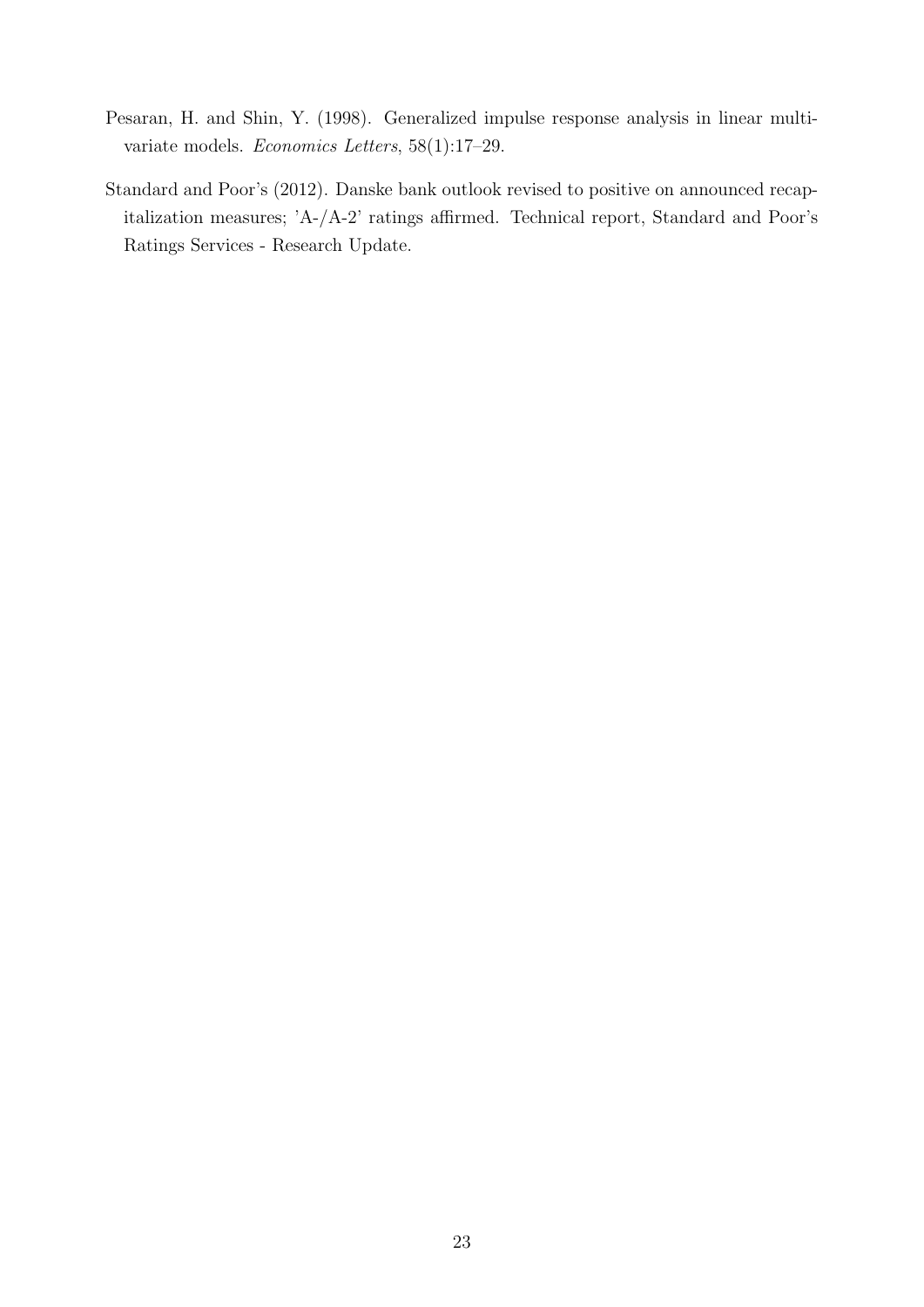### APPENDIX

|         |                | Intercept      |                |                | EU Banks CDS   |                |
|---------|----------------|----------------|----------------|----------------|----------------|----------------|
| $\tau$  | P <sub>1</sub> | P <sub>2</sub> | P <sub>3</sub> | P <sub>1</sub> | P <sub>2</sub> | P <sub>3</sub> |
| 0.05    | $-0.072^a$     | $-0.079^a$     | $-0.051^a$     | $0.782^a$      | 0.297          | $0.792^{c}$    |
| 0.1     | $-0.045^a$     | $-0.060^a$     | $-0.029^a$     | $0.650^{a}$    | $0.398^a$      | $0.770^{a}$    |
| 0.15    | $-0.032^a$     | $-0.045^a$     | $-0.02^a$      | $0.565^a$      | $0.368^a$      | $0.524^a$      |
| 0.2     | $-0.023^a$     | $-0.038^a$     | $-0.014^a$     | $0.513^a$      | $0.333^{a}$    | $0.346^{b}$    |
| 0.25    | $-0.016^a$     | $-0.029^a$     | $-0.009^a$     | $0.454^a$      | $0.299^a$      | $0.316^{b}$    |
| $0.3\,$ | $-0.010^a$     | $-0.022^a$     | $-0.004^a$     | $0.446^a$      | $0.363^{a}$    | $0.187^{c}$    |
| 0.35    | $-0.006^a$     | $-0.014^a$     | $-0.002^a$     | $0.393^{a}$    | $0.360^a$      | $0.156^b$      |
| 0.4     | $-0.004^a$     | $-0.010^a$     | $-0.001$       | $0.383^{a}$    | $0.395^a$      | 0.083          |
| 0.45    | $-0.002^b$     | $-0.006^b$     | 0.000          | $0.395^a$      | $0.375^a$      | 0.042          |
| 0.5     | 0.000          | $-0.001$       | 0.000          | $0.394^{a}$    | $0.369^a$      | 0.036          |
| 0.55    | $0.002^b$      | 0.001          | $0.001^b$      | $0.475^a$      | $0.370^{a}$    | 0.019          |
| 0.6     | $0.003^a$      | $0.003^b$      | $0.002^a$      | $0.479^{a}$    | $0.356^a$      | 0.047          |
| 0.65    | $0.006^{a}$    | $0.007^a$      | $0.003^a$      | $0.489^{a}$    | $0.378^{a}$    | 0.027          |
| 0.7     | $0.010^{a}$    | $0.014^a$      | $0.005^a$      | $0.513^a$      | $0.432^a$      | 0.053          |
| 0.75    | $0.015^a$      | $0.022^a$      | $0.009^{a}$    | $0.596^a$      | $0.327^a$      | 0.045          |
| 0.8     | $0.024^a$      | $0.029^a$      | $0.014^a$      | $0.772^a$      | $0.342^a$      | 0.089          |
| 0.85    | $0.032^a$      | $0.042^a$      | $0.024^a$      | $0.842^a$      | $0.442^a$      | 0.119          |
| 0.9     | $0.047^a$      | $0.058^a$      | $0.036^{a}$    | $0.939^{a}$    | $0.594^a$      | $-0.037$       |
| 0.95    | $0.078^a$      | $0.085^a$      | $0.060^{a}$    | $0.818^{a}$    | $0.661^a$      | 0.155          |

Table A.1: Quantile regression results for delta-logs Germany Sovereign CDS across a range of quantiles (first column). The conditional quantile specification includes control variable whose coefficients are not included in the present table. Coefficients reported refers to the intercept and the Delta-logs of EU Banks CDS across the three subsamples of our analysis. Significant coefficients are indicated as follows:  $1\% = a$ ,  $5\% = b$  and  $10\% = c$ . Standard errors computed by bootstrap.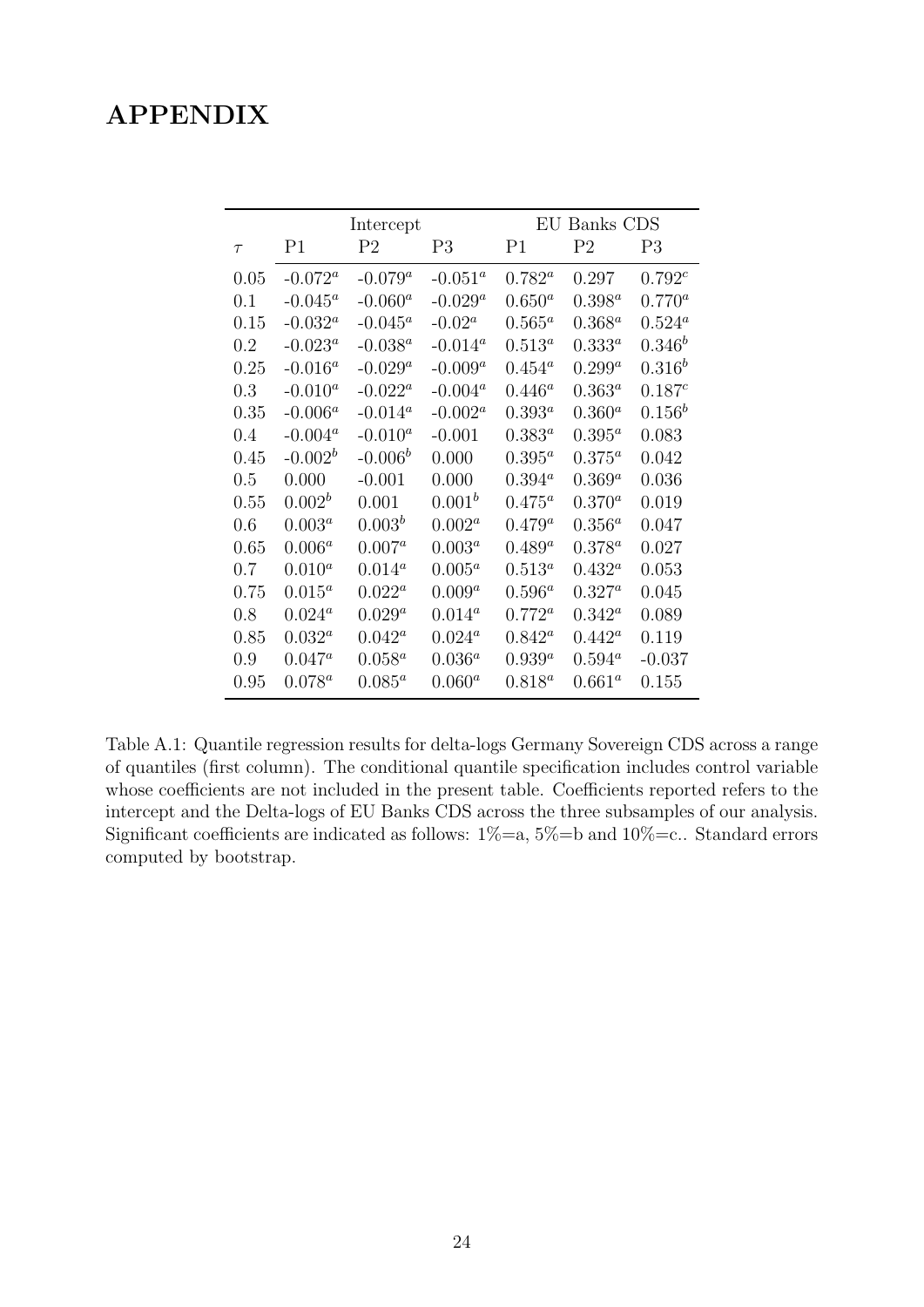|                                                                                                                                                                                                                                                                                              | intercept                                                                                                                                                                        |                                                                                                                                                                                                                                                                          |                                                                                                                                                                  | EU Banks CDS                                                                                                                                                                                                                                                               |                                                                                                                                                                                                                  |                                                                                                                                                                                                                                                                                                     | Germany Sovereign                                                                                                                                                                                                                                                                                   | SŒ                                                                                                                                                                                                                                                                                                  | Danske Banks   | Equity                                                                                                                                                          |                                                                                                                                                                                                                                                                                                     | Housing index                                                                                                                                                                                                                                                                                                                      | changes                                                                                                                                                                                                                                                                                                                                                                          |
|----------------------------------------------------------------------------------------------------------------------------------------------------------------------------------------------------------------------------------------------------------------------------------------------|----------------------------------------------------------------------------------------------------------------------------------------------------------------------------------|--------------------------------------------------------------------------------------------------------------------------------------------------------------------------------------------------------------------------------------------------------------------------|------------------------------------------------------------------------------------------------------------------------------------------------------------------|----------------------------------------------------------------------------------------------------------------------------------------------------------------------------------------------------------------------------------------------------------------------------|------------------------------------------------------------------------------------------------------------------------------------------------------------------------------------------------------------------|-----------------------------------------------------------------------------------------------------------------------------------------------------------------------------------------------------------------------------------------------------------------------------------------------------|-----------------------------------------------------------------------------------------------------------------------------------------------------------------------------------------------------------------------------------------------------------------------------------------------------|-----------------------------------------------------------------------------------------------------------------------------------------------------------------------------------------------------------------------------------------------------------------------------------------------------|----------------|-----------------------------------------------------------------------------------------------------------------------------------------------------------------|-----------------------------------------------------------------------------------------------------------------------------------------------------------------------------------------------------------------------------------------------------------------------------------------------------|------------------------------------------------------------------------------------------------------------------------------------------------------------------------------------------------------------------------------------------------------------------------------------------------------------------------------------|----------------------------------------------------------------------------------------------------------------------------------------------------------------------------------------------------------------------------------------------------------------------------------------------------------------------------------------------------------------------------------|
|                                                                                                                                                                                                                                                                                              | $\mathbb{P}^2$                                                                                                                                                                   | P3                                                                                                                                                                                                                                                                       | $\overline{P}$                                                                                                                                                   | P <sub>2</sub>                                                                                                                                                                                                                                                             | P3                                                                                                                                                                                                               |                                                                                                                                                                                                                                                                                                     | 2                                                                                                                                                                                                                                                                                                   |                                                                                                                                                                                                                                                                                                     | $\mathbb{S}^1$ | S<br>C                                                                                                                                                          | $\overline{L}$                                                                                                                                                                                                                                                                                      | $\mathbb{P}^2$                                                                                                                                                                                                                                                                                                                     | $\mathbb{P}^3$                                                                                                                                                                                                                                                                                                                                                                   |
| $-0.044^a$                                                                                                                                                                                                                                                                                   | $-0.034^{a}$                                                                                                                                                                     | $0.019^a$                                                                                                                                                                                                                                                                | $0.647^{a}$                                                                                                                                                      | $0.201^{b}$                                                                                                                                                                                                                                                                | $0.544^a$                                                                                                                                                                                                        |                                                                                                                                                                                                                                                                                                     |                                                                                                                                                                                                                                                                                                     | 0.12                                                                                                                                                                                                                                                                                                |                | 0.204                                                                                                                                                           | $\begin{array}{l} 0.388 \\ 1.365 \\ 0.099 \\ 0.182 \\ 0.009 \\ 0.145 \\ 0.000 \\ 0.000 \\ 0.000 \\ 0.000 \\ 0.000 \\ 0.000 \\ 0.000 \\ 0.000 \\ 0.000 \\ 0.000 \\ 0.000 \\ 0.000 \\ 0.000 \\ 0.000 \\ 0.000 \\ 0.000 \\ 0.000 \\ 0.000 \\ 0.000 \\ 0.000 \\ 0.000 \\ 0.000 \\ 0.000 \\ 0.000 \\ 0.$ | $\begin{array}{l} -1.867 \\ -1.5142 \\ -1.424 \\ -1.809 \\ -1.809 \\ -1.809 \\ -1.949 \\ -1.949 \\ -1.949 \\ -1.965 \\ -1.140 \\ -1.267 \\ -1.267 \\ -1.267 \\ -1.267 \\ -1.267 \\ -1.267 \\ -1.267 \\ -1.267 \\ -1.267 \\ -1.267 \\ -1.267 \\ -1.267 \\ -1.267 \\ -1.267 \\ -1.267 \\ -1.267 \\ -1.267 \\ -1.267 \\ -1.267 \\ -1$ | $-12.263$                                                                                                                                                                                                                                                                                                                                                                        |
|                                                                                                                                                                                                                                                                                              |                                                                                                                                                                                  |                                                                                                                                                                                                                                                                          |                                                                                                                                                                  |                                                                                                                                                                                                                                                                            |                                                                                                                                                                                                                  |                                                                                                                                                                                                                                                                                                     |                                                                                                                                                                                                                                                                                                     |                                                                                                                                                                                                                                                                                                     |                |                                                                                                                                                                 |                                                                                                                                                                                                                                                                                                     |                                                                                                                                                                                                                                                                                                                                    |                                                                                                                                                                                                                                                                                                                                                                                  |
|                                                                                                                                                                                                                                                                                              | $-0.019^a$<br>$-0.014^a$                                                                                                                                                         |                                                                                                                                                                                                                                                                          |                                                                                                                                                                  |                                                                                                                                                                                                                                                                            |                                                                                                                                                                                                                  |                                                                                                                                                                                                                                                                                                     |                                                                                                                                                                                                                                                                                                     |                                                                                                                                                                                                                                                                                                     |                |                                                                                                                                                                 |                                                                                                                                                                                                                                                                                                     |                                                                                                                                                                                                                                                                                                                                    |                                                                                                                                                                                                                                                                                                                                                                                  |
|                                                                                                                                                                                                                                                                                              | $-0.009$ <sup>a</sup>                                                                                                                                                            |                                                                                                                                                                                                                                                                          |                                                                                                                                                                  |                                                                                                                                                                                                                                                                            |                                                                                                                                                                                                                  |                                                                                                                                                                                                                                                                                                     |                                                                                                                                                                                                                                                                                                     |                                                                                                                                                                                                                                                                                                     |                |                                                                                                                                                                 |                                                                                                                                                                                                                                                                                                     |                                                                                                                                                                                                                                                                                                                                    |                                                                                                                                                                                                                                                                                                                                                                                  |
|                                                                                                                                                                                                                                                                                              |                                                                                                                                                                                  |                                                                                                                                                                                                                                                                          |                                                                                                                                                                  |                                                                                                                                                                                                                                                                            |                                                                                                                                                                                                                  |                                                                                                                                                                                                                                                                                                     |                                                                                                                                                                                                                                                                                                     |                                                                                                                                                                                                                                                                                                     |                |                                                                                                                                                                 |                                                                                                                                                                                                                                                                                                     |                                                                                                                                                                                                                                                                                                                                    |                                                                                                                                                                                                                                                                                                                                                                                  |
|                                                                                                                                                                                                                                                                                              |                                                                                                                                                                                  |                                                                                                                                                                                                                                                                          |                                                                                                                                                                  |                                                                                                                                                                                                                                                                            |                                                                                                                                                                                                                  |                                                                                                                                                                                                                                                                                                     |                                                                                                                                                                                                                                                                                                     |                                                                                                                                                                                                                                                                                                     |                |                                                                                                                                                                 |                                                                                                                                                                                                                                                                                                     |                                                                                                                                                                                                                                                                                                                                    |                                                                                                                                                                                                                                                                                                                                                                                  |
| $\begin{array}{l} 0.028\\ -0.013\\ -0.009\\ -0.0009\\ -0.0009\\ -0.0003\\ -0.0000\\ -0.0000\\ -0.0000\\ -0.0000\\ -0.0000\\ -0.0000\\ -0.0000\\ -0.0000\\ -0.0000\\ -0.0000\\ -0.0000\\ -0.0000\\ -0.0000\\ -0.0000\\ -0.0000\\ -0.0000\\ -0.0000\\ -0.0000\\ -0.0000\\ -0.0000\\ -0.0000\\$ | $\begin{array}{l} 0.005^a\\ -0.001\\ 0.000\\ 0.000\\ 0.000\\ 0.000\\ 0.000\\ 0.000\\ 0.000\\ 0.000\\ 0.000\\ 0.000\\ 0.000\\ 0.000\\ 0.0035^a\\ 0.035^a\\ 0.035^a\\ \end{array}$ | $\begin{array}{l} 0.012^a\\ -0.008^a\\ -0.005^a\\ -0.004^a\\ -0.002^a\\ -0.002^a\\ -0.001^a\\ -0.001^a\\ -0.001^a\\ 0.000\\ 0.0000\\ 0.0000\\ 0.0000\\ 0.0000\\ 0.0000\\ 0.0000\\ 0.0000\\ 0.0000\\ 0.0000\\ 0.0000\\ 0.0000\\ 0.0000\\ 0.0000\\ 0.0000\\ 0.0000\\ 0.00$ | $\begin{array}{l} 0.597^a\\ 0.632^a\\ 0.515^a\\ 0.443^a\\ 0.419^a\\ 0.414^a\\ 0.414^a\\ 0.459^a\\ 0.558^a\\ 0.631^a\\ 0.631^a\\ 0.668^a\\ 0.668^a\\ \end{array}$ | $\begin{array}{l} 117^{\text{h}}\\ 0.117^{\text{h}}\\ 0.0578\\ 0.015\\ 0.000\\ 0.0000\\ 0.0000\\ 0.0000\\ 0.0000\\ 0.0000\\ 0.0000\\ 0.0000\\ 0.0000\\ 0.0000\\ 0.0000\\ 0.0000\\ 0.0000\\ 0.0000\\ 0.0000\\ 0.0000\\ 0.0000\\ 0.0000\\ 0.0000\\ 0.0000\\ 0.0000\\ 0.0000$ | $\begin{array}{c} 0.403^a\\ 0.531^a\\ 0.541^a\\ 0.468^a\\ 0.444^a\\ 0.403^a\\ 0.41^a\\ 0.403^a\\ 0.41^a\\ 0.403^a\\ 0.414^a\\ 0.403^a\\ 0.414^a\\ 0.403^a\\ 0.414^a\\ 0.414^a\\ 0.422^a\\ 0.343^b\\ \end{array}$ | $\begin{array}{l} 1.061 \\ 0.082 \\ 0.075 \\ 0.054 \\ 0.033 \\ 0.033 \\ 0.030 \\ 0.030 \\ 0.010 \\ 0.010 \\ 0.010 \\ 0.010 \\ 0.010 \\ 0.010 \\ 0.010 \\ 0.010 \\ 0.010 \\ 0.010 \\ 0.010 \\ 0.010 \\ 0.010 \\ 0.010 \\ 0.010 \\ 0.010 \\ 0.010 \\ 0.003 \\ 0.003 \\ 0.003 \\ 0.003 \\ 0.003 \\ 0.$ | $\begin{array}{l} 0.061 \\ 0.041 \\ 0.053 \\ 0.038 \\ 0.007 \\ 0.000 \\ 0.000 \\ 0.001 \\ 0.001 \\ 0.001 \\ 0.001 \\ 0.001 \\ 0.001 \\ 0.003 \\ 0.032 \\ 0.039 \\ 0.039 \\ 0.030 \\ 0.009 \\ 0.000 \\ 0.000 \\ 0.000 \\ 0.000 \\ 0.000 \\ 0.000 \\ 0.000 \\ 0.000 \\ 0.000 \\ 0.000 \\ 0.000 \\ 0.$ | $\begin{array}{l} 0.02 \\ 0.012 \\ 0.011 \\ 0.012 \\ 0.013 \\ 0.000 \\ 0.000 \\ 0.000 \\ 0.000 \\ 0.000 \\ 0.000 \\ 0.000 \\ 0.000 \\ 0.000 \\ 0.000 \\ 0.001 \\ 0.003 \\ 0.003 \\ 0.003 \\ 0.003 \\ 0.003 \\ 0.003 \\ 0.003 \\ 0.003 \\ 0.003 \\ 0.003 \\ 0.003 \\ 0.003 \\ 0.003 \\ 0.003 \\ 0.0$ |                | $\begin{array}{l} 0.268 \\ -0.071 \\ -0.102 \\ -0.078 \\ -0.078 \\ -0.056 \\ -0.045 \\ -0.049 \\ -0.049 \\ -0.043 \\ -0.043 \\ -0.043 \\ -0.043 \\ \end{array}$ |                                                                                                                                                                                                                                                                                                     |                                                                                                                                                                                                                                                                                                                                    | $\begin{array}{cccc}\n625, & 33 \\ 6233, & 14 \\ 74 & 91 & 31 \\ 85 & 14 \\ 9 & 14 \\ 9 & 14 \\ 9 & 14 \\ 9 & 14 \\ 9 & 14 \\ 9 & 14 \\ 9 & 14 \\ 9 & 14 \\ 9 & 14 \\ 9 & 14 \\ 9 & 14 \\ 9 & 14 \\ 9 & 14 \\ 1 & 14 \\ 1 & 14 \\ 1 & 14 \\ 1 & 14 \\ 1 & 14 \\ 1 & 14 \\ 1 & 14 \\ 1 & 14 \\ 1 & 14 \\ 1 & 14 \\ 1 & 14 \\ 1 & 14 \\ 1 & 14 \\ 1 & 14 \\ 1 & 14 \\ 1 & 14 \\ 1$ |
|                                                                                                                                                                                                                                                                                              |                                                                                                                                                                                  |                                                                                                                                                                                                                                                                          |                                                                                                                                                                  |                                                                                                                                                                                                                                                                            |                                                                                                                                                                                                                  |                                                                                                                                                                                                                                                                                                     |                                                                                                                                                                                                                                                                                                     |                                                                                                                                                                                                                                                                                                     |                |                                                                                                                                                                 |                                                                                                                                                                                                                                                                                                     |                                                                                                                                                                                                                                                                                                                                    |                                                                                                                                                                                                                                                                                                                                                                                  |
|                                                                                                                                                                                                                                                                                              |                                                                                                                                                                                  |                                                                                                                                                                                                                                                                          |                                                                                                                                                                  |                                                                                                                                                                                                                                                                            |                                                                                                                                                                                                                  |                                                                                                                                                                                                                                                                                                     |                                                                                                                                                                                                                                                                                                     |                                                                                                                                                                                                                                                                                                     |                |                                                                                                                                                                 |                                                                                                                                                                                                                                                                                                     |                                                                                                                                                                                                                                                                                                                                    |                                                                                                                                                                                                                                                                                                                                                                                  |
|                                                                                                                                                                                                                                                                                              |                                                                                                                                                                                  |                                                                                                                                                                                                                                                                          |                                                                                                                                                                  |                                                                                                                                                                                                                                                                            |                                                                                                                                                                                                                  |                                                                                                                                                                                                                                                                                                     |                                                                                                                                                                                                                                                                                                     |                                                                                                                                                                                                                                                                                                     |                |                                                                                                                                                                 |                                                                                                                                                                                                                                                                                                     |                                                                                                                                                                                                                                                                                                                                    |                                                                                                                                                                                                                                                                                                                                                                                  |
|                                                                                                                                                                                                                                                                                              |                                                                                                                                                                                  |                                                                                                                                                                                                                                                                          |                                                                                                                                                                  |                                                                                                                                                                                                                                                                            |                                                                                                                                                                                                                  |                                                                                                                                                                                                                                                                                                     |                                                                                                                                                                                                                                                                                                     |                                                                                                                                                                                                                                                                                                     |                |                                                                                                                                                                 |                                                                                                                                                                                                                                                                                                     |                                                                                                                                                                                                                                                                                                                                    |                                                                                                                                                                                                                                                                                                                                                                                  |
|                                                                                                                                                                                                                                                                                              |                                                                                                                                                                                  |                                                                                                                                                                                                                                                                          |                                                                                                                                                                  |                                                                                                                                                                                                                                                                            |                                                                                                                                                                                                                  |                                                                                                                                                                                                                                                                                                     |                                                                                                                                                                                                                                                                                                     |                                                                                                                                                                                                                                                                                                     |                |                                                                                                                                                                 |                                                                                                                                                                                                                                                                                                     |                                                                                                                                                                                                                                                                                                                                    |                                                                                                                                                                                                                                                                                                                                                                                  |
|                                                                                                                                                                                                                                                                                              |                                                                                                                                                                                  |                                                                                                                                                                                                                                                                          |                                                                                                                                                                  |                                                                                                                                                                                                                                                                            |                                                                                                                                                                                                                  |                                                                                                                                                                                                                                                                                                     |                                                                                                                                                                                                                                                                                                     |                                                                                                                                                                                                                                                                                                     |                |                                                                                                                                                                 |                                                                                                                                                                                                                                                                                                     |                                                                                                                                                                                                                                                                                                                                    |                                                                                                                                                                                                                                                                                                                                                                                  |
|                                                                                                                                                                                                                                                                                              |                                                                                                                                                                                  |                                                                                                                                                                                                                                                                          |                                                                                                                                                                  |                                                                                                                                                                                                                                                                            |                                                                                                                                                                                                                  |                                                                                                                                                                                                                                                                                                     |                                                                                                                                                                                                                                                                                                     |                                                                                                                                                                                                                                                                                                     |                |                                                                                                                                                                 |                                                                                                                                                                                                                                                                                                     |                                                                                                                                                                                                                                                                                                                                    |                                                                                                                                                                                                                                                                                                                                                                                  |
|                                                                                                                                                                                                                                                                                              |                                                                                                                                                                                  |                                                                                                                                                                                                                                                                          |                                                                                                                                                                  |                                                                                                                                                                                                                                                                            |                                                                                                                                                                                                                  |                                                                                                                                                                                                                                                                                                     |                                                                                                                                                                                                                                                                                                     |                                                                                                                                                                                                                                                                                                     |                |                                                                                                                                                                 |                                                                                                                                                                                                                                                                                                     |                                                                                                                                                                                                                                                                                                                                    |                                                                                                                                                                                                                                                                                                                                                                                  |
|                                                                                                                                                                                                                                                                                              |                                                                                                                                                                                  |                                                                                                                                                                                                                                                                          |                                                                                                                                                                  |                                                                                                                                                                                                                                                                            |                                                                                                                                                                                                                  |                                                                                                                                                                                                                                                                                                     |                                                                                                                                                                                                                                                                                                     |                                                                                                                                                                                                                                                                                                     |                |                                                                                                                                                                 |                                                                                                                                                                                                                                                                                                     |                                                                                                                                                                                                                                                                                                                                    |                                                                                                                                                                                                                                                                                                                                                                                  |
|                                                                                                                                                                                                                                                                                              |                                                                                                                                                                                  |                                                                                                                                                                                                                                                                          |                                                                                                                                                                  |                                                                                                                                                                                                                                                                            |                                                                                                                                                                                                                  |                                                                                                                                                                                                                                                                                                     |                                                                                                                                                                                                                                                                                                     |                                                                                                                                                                                                                                                                                                     |                | $\frac{0.084}{0.074}$<br>$\frac{0.074}{0.122}$<br>$\frac{0.122}{0.304}$                                                                                         |                                                                                                                                                                                                                                                                                                     |                                                                                                                                                                                                                                                                                                                                    |                                                                                                                                                                                                                                                                                                                                                                                  |
|                                                                                                                                                                                                                                                                                              |                                                                                                                                                                                  |                                                                                                                                                                                                                                                                          |                                                                                                                                                                  |                                                                                                                                                                                                                                                                            |                                                                                                                                                                                                                  |                                                                                                                                                                                                                                                                                                     | $1.143^a$<br>$0.142^b$                                                                                                                                                                                                                                                                              |                                                                                                                                                                                                                                                                                                     |                |                                                                                                                                                                 |                                                                                                                                                                                                                                                                                                     |                                                                                                                                                                                                                                                                                                                                    |                                                                                                                                                                                                                                                                                                                                                                                  |
| $0.043^{a}$                                                                                                                                                                                                                                                                                  |                                                                                                                                                                                  |                                                                                                                                                                                                                                                                          | $0.661^b$                                                                                                                                                        |                                                                                                                                                                                                                                                                            |                                                                                                                                                                                                                  |                                                                                                                                                                                                                                                                                                     |                                                                                                                                                                                                                                                                                                     |                                                                                                                                                                                                                                                                                                     |                |                                                                                                                                                                 |                                                                                                                                                                                                                                                                                                     |                                                                                                                                                                                                                                                                                                                                    |                                                                                                                                                                                                                                                                                                                                                                                  |
|                                                                                                                                                                                                                                                                                              |                                                                                                                                                                                  |                                                                                                                                                                                                                                                                          |                                                                                                                                                                  |                                                                                                                                                                                                                                                                            |                                                                                                                                                                                                                  |                                                                                                                                                                                                                                                                                                     |                                                                                                                                                                                                                                                                                                     |                                                                                                                                                                                                                                                                                                     |                |                                                                                                                                                                 |                                                                                                                                                                                                                                                                                                     |                                                                                                                                                                                                                                                                                                                                    |                                                                                                                                                                                                                                                                                                                                                                                  |

Table A.2: Quantile regression results for delta-logs Danske Bank CDS across a range of quantiles (first column). The conditional quantile specification includes control variable whose coefficients are not included in the present table. Coefficients reported refers to the intercept, the Delta-logs of EU Banks CDS, the Delta-Log of Germany Sovereign CDS, the Danske Bank equity return, and the Housing index changes, across the three subsamples of our analysis, P1=first period, P2= second period, P3=third period. Significant coefficients are Table A.2: Quantile regression results for delta-logs Danske Bank CDS across a range of quantiles (first column). The conditional quantile the Delta-logs of EU Banks CDS, the Delta-Log of Germany Sovereign CDS, the Danske Bank equity return, and the Housing index changes, across the three subsamples of our analysis, P1=first period, P2= second period, P3=third period. Significant coefficients are specification includes control variable whose coefficients are not included in the present table. Coefficients reported refers to the intercept, indicated as follows:  $1\% = a$ ,  $5\% = b$  and  $10\% = c$ . Standard errors computed by bootstrap. indicated as follows:  $1\% = a$ ,  $5\% = b$  and  $10\% = c$ . Standard errors computed by bootstrap.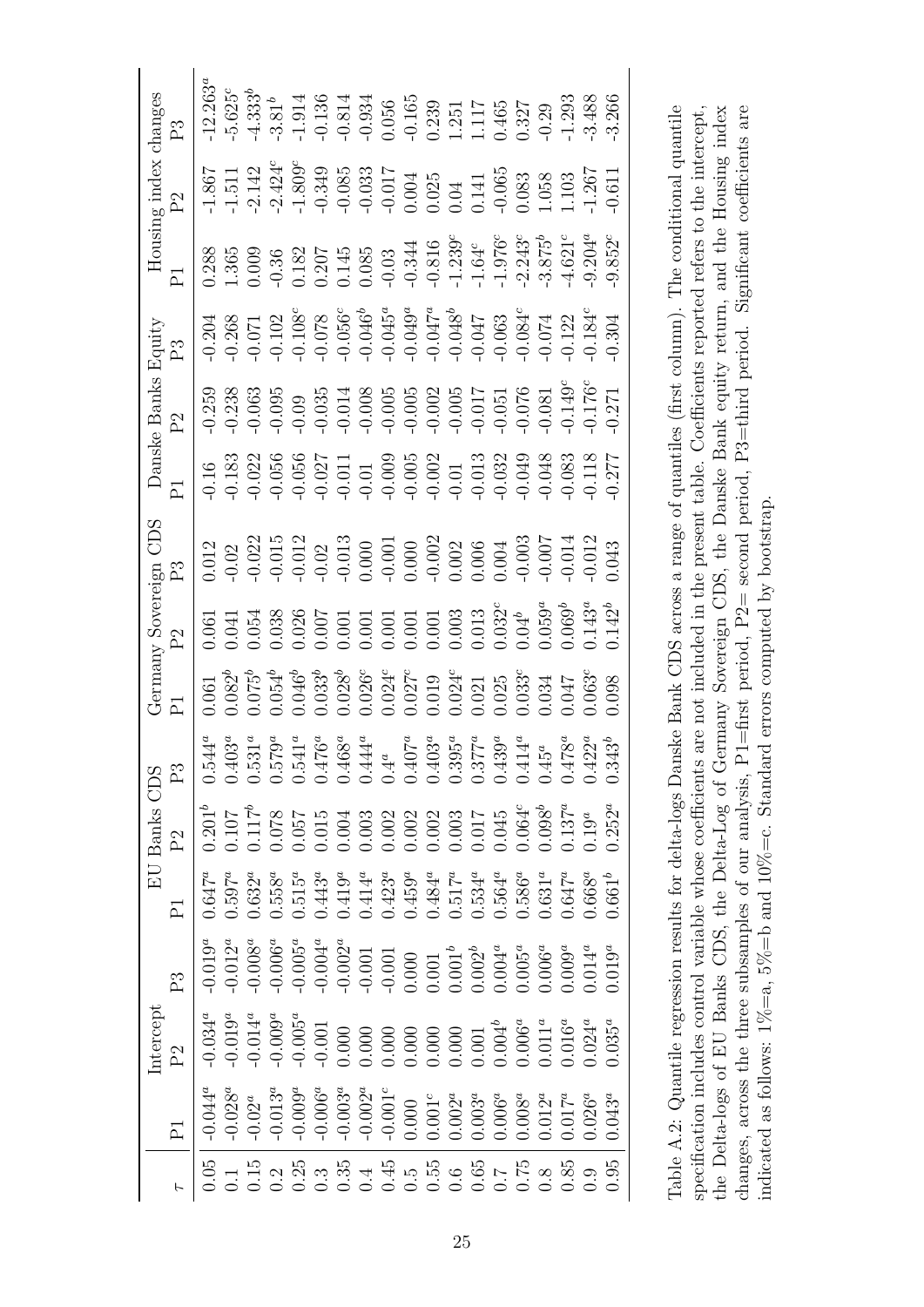| $\th$ anges     | $\mathbb{P}^3$                                                                                                                                                                                                                                                                                                                                                                                         |                                                                                                                                                                                                                                                |                                                                                                                                                                                                                                                                                                                          |  |  |  |  |  |  |  |                                                                                                                                                                                                                                                                      |
|-----------------|--------------------------------------------------------------------------------------------------------------------------------------------------------------------------------------------------------------------------------------------------------------------------------------------------------------------------------------------------------------------------------------------------------|------------------------------------------------------------------------------------------------------------------------------------------------------------------------------------------------------------------------------------------------|--------------------------------------------------------------------------------------------------------------------------------------------------------------------------------------------------------------------------------------------------------------------------------------------------------------------------|--|--|--|--|--|--|--|----------------------------------------------------------------------------------------------------------------------------------------------------------------------------------------------------------------------------------------------------------------------|
| index           | $\mathbb{S}^1$                                                                                                                                                                                                                                                                                                                                                                                         | 0.788                                                                                                                                                                                                                                          | $-0.57\n-0.788\n-0.601\n-0.601\n-0.602\n-0.788\n-0.603\n-0.788\n-0.788\n-0.603\n-0.788\n-0.788\n-0.788\n-0.788\n-0.788\n-0.788\n-0.788\n-0.788\n-0.788\n-0.788\n-0.788\n-0.788\n-0.788\n-0.788\n-0.78$                                                                                                                   |  |  |  |  |  |  |  |                                                                                                                                                                                                                                                                      |
| Housin          |                                                                                                                                                                                                                                                                                                                                                                                                        | 0.516                                                                                                                                                                                                                                          | $\begin{array}{l} 771 \\ -14.93 \\ -14.956 \\ -14.958 \\ -14.958 \\ -14.958 \\ -14.958 \\ -14.958 \\ -14.958 \\ -14.958 \\ -14.958 \\ -14.958 \\ -14.958 \\ -14.958 \\ -14.958 \\ -14.958 \\ -14.958 \\ -14.958 \\ -14.958 \\ -14.958 \\ -14.958 \\ -14.958 \\ -14.958 \\ -14.958 \\ -14.958 \\ -14.958 \\ -14.958 \\ -$ |  |  |  |  |  |  |  |                                                                                                                                                                                                                                                                      |
| Equity          | P3                                                                                                                                                                                                                                                                                                                                                                                                     |                                                                                                                                                                                                                                                |                                                                                                                                                                                                                                                                                                                          |  |  |  |  |  |  |  |                                                                                                                                                                                                                                                                      |
| Danske Banks    | $\mathbb{C}^1$                                                                                                                                                                                                                                                                                                                                                                                         |                                                                                                                                                                                                                                                | $\begin{array}{lll} -0.153\\ -0.164^b\\ -0.121^a\\ -0.127^a\\ -0.0064^a\\ -0.0064^a\\ -0.0064^a\\ -0.0064^a\\ -0.0068^a\\ -0.0068^a\\ -0.0066^a\\ -0.0066^a\\ -0.0066^a\\ -0.0066^a\\ -0.0066^a\\ -0.0066^a\\ -0.0066^a\\ -0.0066^a\\ -0.0066^a\\ -0.0066^a\\ -0.0066^a\\ -0.0066^$                                      |  |  |  |  |  |  |  |                                                                                                                                                                                                                                                                      |
|                 |                                                                                                                                                                                                                                                                                                                                                                                                        | $-0.091$                                                                                                                                                                                                                                       | $\begin{array}{l} 35 \\ 135 \\ 0.05 \\ 9.05 \\ 9.05 \\ 9.05 \\ 9.05 \\ 9.05 \\ 9.05 \\ 9.05 \\ 9.05 \\ 9.05 \\ 9.05 \\ 9.05 \\ 9.05 \\ 9.05 \\ 9.05 \\ 9.05 \\ 9.05 \\ 9.05 \\ 9.05 \\ 9.05 \\ 9.05 \\ 9.05 \\ 9.05 \\ 9.05 \\ 9.05 \\ 9.05 \\ 9.05 \\ 9.05 \\ 9.05 \\ 9.05 \\ 9.05 \\ 9.05 \\ 9.05 \\ 9.05 \\$          |  |  |  |  |  |  |  |                                                                                                                                                                                                                                                                      |
| CDS             |                                                                                                                                                                                                                                                                                                                                                                                                        | 0.059                                                                                                                                                                                                                                          | $\begin{array}{l} 0.0314 \\ 0.0214 \\ 0.0000 \\ 0.0000 \\ 0.0000 \\ 0.0000 \\ 0.0000 \\ 0.0000 \\ 0.0000 \\ 0.0000 \\ 0.0000 \\ 0.0011 \\ 0.0000 \\ 0.0011 \\ 0.0000 \\ 0.0000 \\ 0.0011 \\ 0.0000 \\ 0.0011 \\ 0.0000 \\ 0.0000 \\ 0.0000 \\ 0.0000 \\ 0.0000 \\ 0.0000 \\ 0.0000 \\ 0.00$                              |  |  |  |  |  |  |  |                                                                                                                                                                                                                                                                      |
| Sovereign       | $\mathbb{P}^2$                                                                                                                                                                                                                                                                                                                                                                                         | $0.13^a$                                                                                                                                                                                                                                       | $\begin{array}{l} 0.125^a \\ 0.12^a \\ 0.095^a \\ 0.079^a \\ 0.085^a \\ 0.000 \\ 0.000 \\ 0.000 \\ 0.000 \\ 0.000 \\ 0.000 \\ 0.000 \\ 0.000 \\ 0.000 \\ 0.000 \\ 0.000 \\ 0.000 \\ 0.000 \\ 0.000 \\ 0.000 \\ 0.000 \\ 0.000 \\ 0.000 \\ 0.000 \\ 0.000 \\ 0.000 \\ 0.000 \\ 0.000 \\ 0.000 \\ $                        |  |  |  |  |  |  |  |                                                                                                                                                                                                                                                                      |
| Gernany         |                                                                                                                                                                                                                                                                                                                                                                                                        | $\begin{array}{c} 109^a\\ 0.107^a\\ 0.114^a\\ 0.114^a\\ 0.114^a\\ 0.114^a\\ 0.122^a\\ 0.143^a\\ 0.144^a\\ 0.145^a\\ 0.145^a\\ 0.132^a\\ 0.132^a\\ 0.133^a\\ 0.105^a\\ 0.107^b\\ 0.108^a\\ 0.107^b\\ 0.108^a\\ 0.107^b\\ 0.117^b\\ \end{array}$ |                                                                                                                                                                                                                                                                                                                          |  |  |  |  |  |  |  |                                                                                                                                                                                                                                                                      |
|                 | $\begin{array}{r l} \text{BS} & \text{S3} & \text{S4} & \text{S5} & \text{S6} & \text{S7} \\ \text{S6} & \text{S6} & \text{S6} & \text{S6} & \text{S7} & \text{S8} \\ \text{S6} & \text{S6} & \text{S6} & \text{S6} & \text{S7} & \text{S8} \\ \text{S6} & \text{S6} & \text{S6} & \text{S6} & \text{S6} & \text{S8} & \text{S8} \\ \text{S6} & \text{S6} & \text{S6} & \text{S6} & \text{S6} & \text$ |                                                                                                                                                                                                                                                |                                                                                                                                                                                                                                                                                                                          |  |  |  |  |  |  |  |                                                                                                                                                                                                                                                                      |
| <b>EU Banks</b> | P <sub>2</sub>                                                                                                                                                                                                                                                                                                                                                                                         | 0.23                                                                                                                                                                                                                                           | $\begin{array}{l} 0.019 \\ 0.048 \\ 0.063^a \\ 0.063^a \\ 0.064^a \\ 0.064^a \\ 0.064^a \\ 0.064^a \\ 0.064^a \\ 0.033 \\ 0.034 \\ 0.039 \\ 0.030 \\ 0.030 \\ 0.030 \\ 0.030 \\ 0.055^a \\ 0.057^b \\ 0.051 \\ 0.050 \\ 0.050 \\ 0.050 \\ 0.050 \\ 0.050 \\ 0.050 \\ 0.050 \\ 0.050 \\ 0.050$                            |  |  |  |  |  |  |  |                                                                                                                                                                                                                                                                      |
|                 |                                                                                                                                                                                                                                                                                                                                                                                                        | $0.444^{a}$                                                                                                                                                                                                                                    | $\begin{array}{cccc} 0.298^a\\ 0.262^a\\ 0.21^a\\ 0.161^b\\ 0.0084^c\\ 0.0084^c\\ 0.0000\\ 0.0000\\ 0.0000\\ 0.0000\\ 0.0000\\ 0.0000\\ 0.0000\\ 0.0000\\ 0.0000\\ 0.0000\\ 0.0000\\ 0.0000\\ 0.0000\\ 0.0000\\ 0.0000\\ 0.0000\\ 0.0000\\ 0.0000\\ 0.0000\\ 0.000$                                                      |  |  |  |  |  |  |  |                                                                                                                                                                                                                                                                      |
|                 | P3                                                                                                                                                                                                                                                                                                                                                                                                     | $-0.014^a$                                                                                                                                                                                                                                     | $\begin{array}{l} 0.008^a\\ -0.005^a\\ -0.003^a\\ 0.001^c\\ 0.000\\ 0.000\\ 0.000\\ 0.000\\ 0.000\\ 0.000\\ 0.000\\ 0.000\\ 0.000\\ 0.000\\ 0.001\\ 0.001\\ 0.003^a\\ 0.012^a\\ 0.000\\ 0.000\\ 0.000\\ 0.000\\ 0.000\\ 0.000\\ 0.000\\ 0.000\\ 0.000\\ 0.000\\ 0.00$                                                    |  |  |  |  |  |  |  |                                                                                                                                                                                                                                                                      |
| ntercept        | $\mathbb{P}^2$                                                                                                                                                                                                                                                                                                                                                                                         | $-0.018^a$                                                                                                                                                                                                                                     | $\begin{array}{l} 0.014^a\\ -0.01^a\\ -0.008^a\\ -0.006^a\\ -0.003^a\\ -0.003^a\\ -0.003^a\\ -0.003^a\\ 0.002^a\\ 0.001^a\\ 0.0002^a\\ 0.001^a\\ 0.001^a\\ 0.001^a\\ 0.001^a\\ 0.001^a\\ 0.001^a\\ 0.001^a\\ 0.001^a\\ 0.001^a\\ 0.001^a\\ 0.001^a\\ 0.001^a\\ 0.000$                                                    |  |  |  |  |  |  |  |                                                                                                                                                                                                                                                                      |
|                 |                                                                                                                                                                                                                                                                                                                                                                                                        | $-0.023^a$                                                                                                                                                                                                                                     |                                                                                                                                                                                                                                                                                                                          |  |  |  |  |  |  |  | $\begin{array}{l} -0.015^a\\ -0.011^a\\ -0.006^a\\ -0.006^a\\ -0.0002^a\\ -0.0000\\ 0.0000\\ 0.0000\\ 0.0000\\ 0.0001^a\\ 0.003^a\\ 0.011^a\\ 0.003^a\\ 0.003^a\\ 0.013^a\\ 0.013^a\\ 0.003^a\\ 0.003^a\\ 0.003^a\\ 0.003^a\\ 0.003^a\\ 0.003^a\\ 0.003^a\\ 0.003^a$ |
|                 |                                                                                                                                                                                                                                                                                                                                                                                                        | 0.05                                                                                                                                                                                                                                           |                                                                                                                                                                                                                                                                                                                          |  |  |  |  |  |  |  |                                                                                                                                                                                                                                                                      |

quantile specification includes control variable whose coefficients are not included in the present table. Coefficients reported refers to the intercept, the Delta-logs of EU Banks CDS, the Delta-Log of Germany Sovereign CDS, the Danske Bank equity return, and the Housing index changes, across the three subsamples of our analysis, P1=first period, P2= second period, P3=third period. Significant coefficients Table A.3: Quantile regression results for delta-logs Danish sovereign CDS across a range of quantiles (first column). The conditional Table A.3: Quantile regression results for delta-logs Danish sovereign CDS across a range of quantiles (first column). The conditional quantile specification includes control variable whose coefficients are not included in the present table. Coefficients reported refers to the intercept, the Delta-logs of EU Banks CDS, the Delta-Log of Germany Sovereign CDS, the Danske Bank equity return, and the Housing index changes, across the three subsamples of our analysis, P1=first period, P2= second period, P3=third period. Significant coefficients are indicated as follows:  $1\% = a$ ,  $5\% = b$  and  $10\% = c$ . Standard errors computed by bootstrap. are indicated as follows:  $1\% = a$ ,  $5\% = b$  and  $10\% = c$ . Standard errors computed by bootstrap.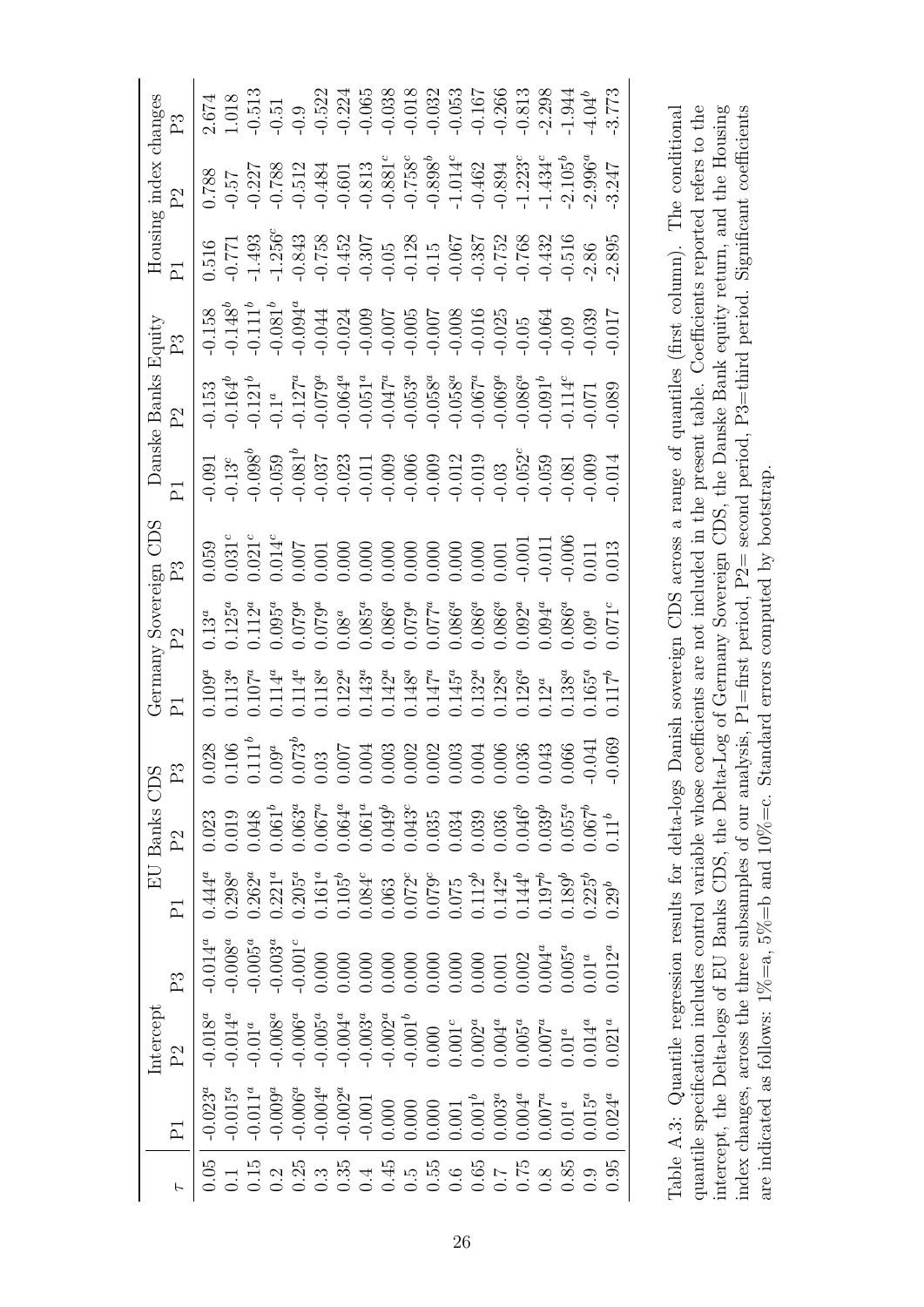

Figure A.1: Rolling correlations (one-year window) between the CDS delta-logs of Danske Bank (DB), Danish Sovereign (DK), Germany Sovereign (DE) and European banking sector (EU). The green line identifies the default of Fjordbank while the red line identifies the recapitalization of Danske Bank.



Figure A.2: Rolling total connectedness index (one-year window) between the CDS deltalogs of the 52 largest European institutions. The green line identifies the default of Fjordbank while the red line identifies the recapitalization of Danske Bank. The total connectedness index is computed as in Diebold and Yilmaz (2014), based on a VAR with two lags  $(p=2)$  and an horizon of  $H = 12$  days for the impulse-response functions.